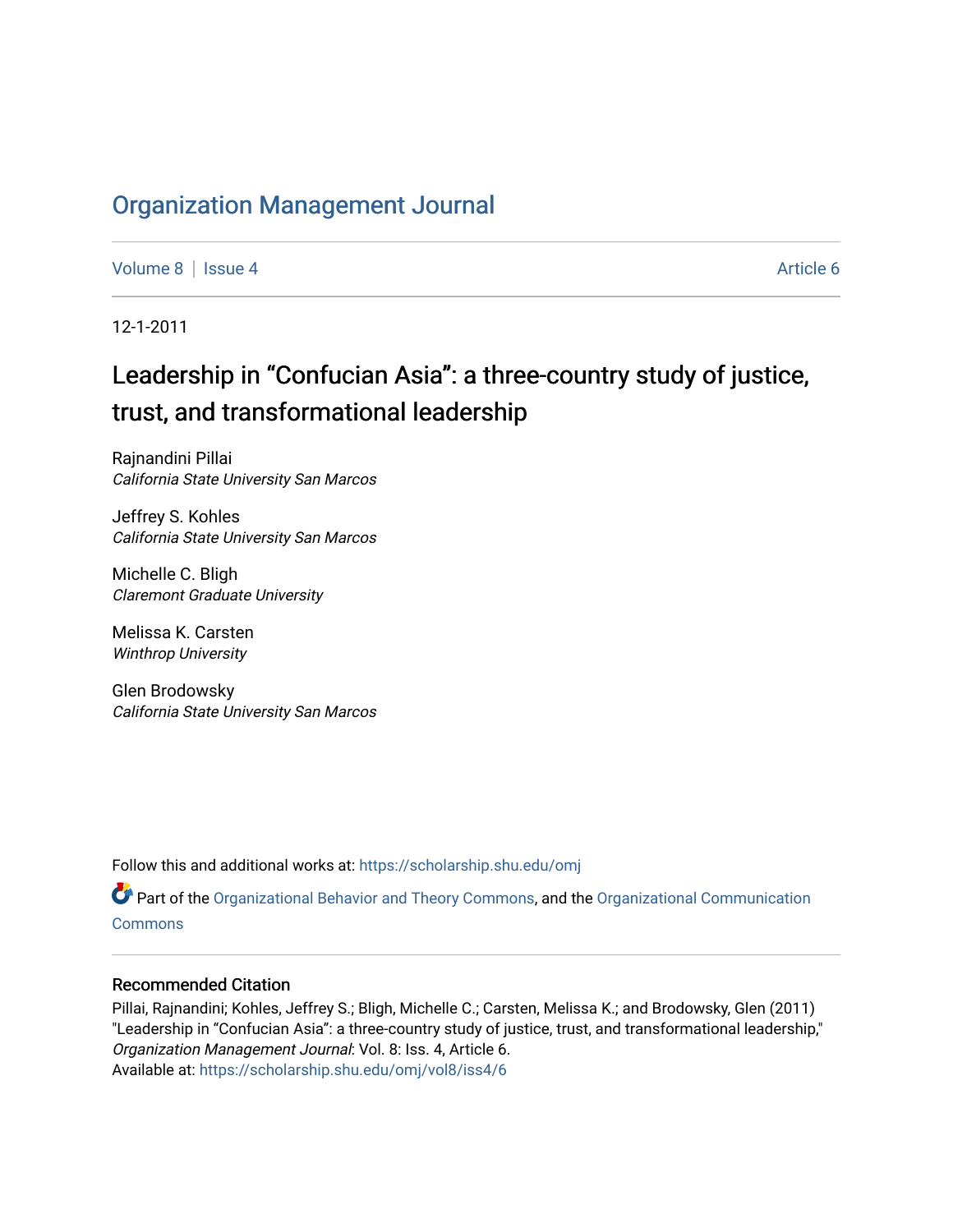## Current Empirical Research

# Leadership in "Confucian Asia": a three-country study of justice, trust, and transformational leadership<sup> $\dagger$ </sup>

Rajnandini Pillai<sup>1</sup>, Jeffrey C. Kohles<sup>1</sup>, Michelle C Bligh<sup>2</sup>, Melissa K Carsten<sup>3</sup> and Glen Brodowsky<sup>1</sup>

<sup>1</sup> California State University San Marcos, CA, USA; <sup>2</sup> Claremont Graduate University, CA, USA;<br><sup>3</sup> Winthrop University, SC, USA <sup>3</sup>Winthrop University, SC, USA

Correspondence: Rajnandini Pillai, Center for Leadership Innovation and Mentorship Building (CLIMB), College of Business Administration, 358 Markstein Hall, California State University San Marcos, San Marcos, CA 92096, USA. Tel: 760 750 4234; Fax: 760 750 4250; E-mail: rpillai@csusm.edu



Organization Management Journal

'A previous version of this paper won the 2009 John Yanouzas Outstanding Paper Award at the Eastern Academy of Management International conference, Rio de Janeiro, Brazil.

#### Abstract

Increasing globalization and the economic uncertainty inherent in the recent financial crisis have strained the already tenuous commitment of many employees, making followers' perceptions of justice and trust more critical now than ever before in retaining a loyal workforce. A model of leadership, organizational justice, trust, and work outcomes such as commitment and satisfaction, similar to the one tested in the US, was extended to three countries in the so-called "Confucian Asian Cluster" in the Global Leadership and Organizational Behavior Effectiveness (GLOBE) study. Data were collected from executives in: Mainland China ( $N=131$ ), Singapore ( $N=246$ ), and Taiwan  $(N=99)$ . Results indicate that transformational leaders in the Mainland build trust through procedural justice and distributive justice; trust in the leader is, in turn, related to job satisfaction and commitment. Transformational leaders in Singapore work indirectly through both distributive and procedural justice mechanisms to build trust and work outcomes, and also directly through trust to influence satisfaction and commitment. Finally, leaders in Taiwan use transformational leadership to influence procedural justice, trust, commitment, and satisfaction. Implications are discussed for leaders attempting to foster committed and satisfied workers in light of challenging economic circumstances.

Organization Management Journal (2011) 8, 242–259. doi:10.1057/omj.2011.38

Keywords: transformational; leadership; justice; trust; cross-cultural; Confucian Asia

In the context of increasing globalization and the economic uncertainty inherent in the global financial crisis of 2007–2009, followers' perceptions of justice and trust are perhaps more critical now than ever before. The growing importance of the Asia-Pacific region in the world economy and increasing mobility of labor creates the need for leaders to understand how to manage individuals with different cultural values. The International Labor Organization (ILO) foresees continuing trends in unemployment uncertainty despite the economic growth of the Asia-Pacific region, making it increasingly difficult for organizations to retain the trust and commitment of their employees. The ILO expects employment to lag economic growth in the foreseeable future. Other specific concerns in this region are relatively high levels of youth employment, vulnerable employment, and lack of social protections. In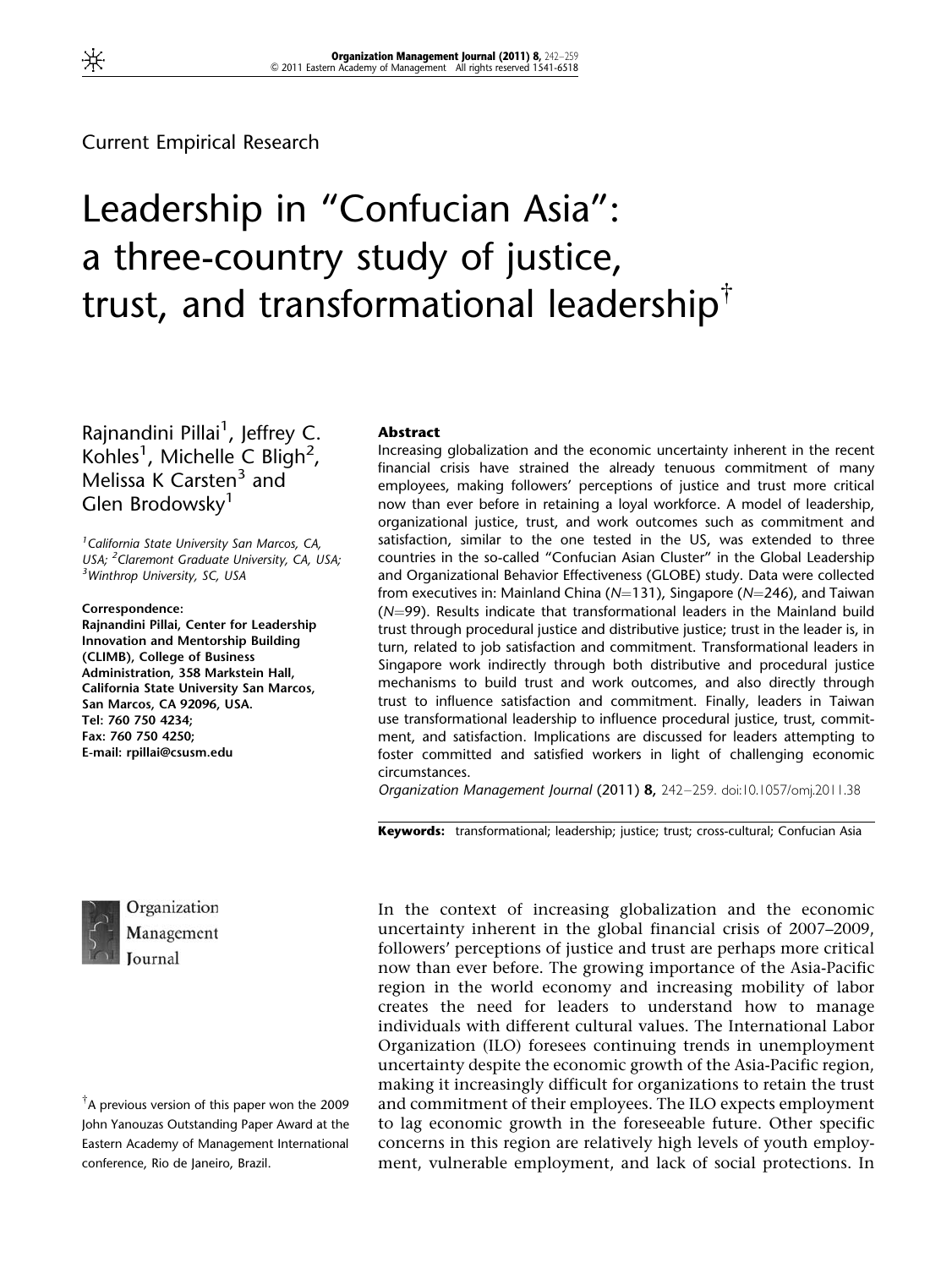this environment, understanding what leaders and managers at all organizational levels can do to enhance perceptions of procedural and distributive justice is critical in helping to sustain employees' motivation and performance, particularly in difficult economic circumstances characterized by widespread corporate downsizing.

Transformational and charismatic leadership have been shown to influence a number of organizational and individual outcomes, with increasing attention now focused on the mechanisms and processes by which such leaders influence their followers' motivations and performance levels (Kark and Shamir, 2002; Avolio et al., 2004). Transformational leaders motivate their followers to perform beyond expectations by activating followers' higher-order needs, fostering a climate of trust, and inducing followers to transcend their self-interest for the sake of the organization (Bass, 1985). In a 1999 study, Pillai, Schriesheim, and Williams presented a comprehensive model of relationships between transformational leadership, procedural and distributive justice, trust, and positive work outcomes that was tested on a US sample. Engelbrecht et al. (2003) attempted to replicate this study in the South African context, and found that interactional justice (but not procedural justice) mediated the relationship between transformational leadership and trust, whereas distributive justice mediated the relationship between transactional leadership and trust. In other studies (e.g., Walumbwa and Lawler, 2003; Walumbwa et al., 2007), transformational and transactional leadership have been found to be related to work attitudes and behaviors in crosscultural settings. Together, all these findings suggest that the interrelationships among a leader's style and perceptions of justice and trust may be importantly influenced by cultural contexts. However, with few exceptions, there has been a remarkable lack of attention to the role of justice in the relationship between transformational leadership and various outcomes in cross-cultural contexts (Kirkman et al., 2009).

A multi-country study of the impact of transformational leadership and leader–member exchange on organizational justice and outcomes by Pillai et al. (1999a) found additional support for the relationship between transformational leadership and organizational justice as well as job satisfaction. Interestingly, however, the exact relationships differed across the five samples (i.e., US, India, Jordan, Saudi Arabia, Australia, and Colombia),

again suggesting the need to examine these interrelationships further in cross-cultural settings. It is possible that country clusters with similar cultural values may share similar patterns of relationships between leadership and organizational and individual outcomes, facilitated by similar processes. It is also possible that there will be some differences in these interrelationships, based on the development of the value system and the countries within one geographical region or cluster. For example, although Australia and the US are both Anglo cultures, the level of egalitarianism in organizational relationships is higher in Australia, which is shaped by the culture of "mateship." To help advance this line of research, the present study examines the impact of transformational and charismatic leadership in Mainland China, Singapore, and Taiwan, all of which are classified under the "Confucian Cluster" in the Global Leadership and Organizational Behavior Effectiveness (GLOBE) study of 62 countries (House et al., 2004). One of the guiding principles of Confucianism is the emphasis on harmony and the appropriate arrangement of interpersonal relationships. Confucius defined five cardinal-role relationships as Wu Lun. These include: ruler and subject; father and son; husband and wife; elder and younger brother; friend and friend. In a Confucian-influenced society, Wu Lun governs how individuals should relate to one another in a social hierarchy (Hofstede and Bond, 1988).

In the following sections, we first provide a brief overview of some of the cultural and historical similarities and differences among three countries in the Confucian Asia cluster: Mainland China, Singapore, and Taiwan. We subsequently review earlier studies that have examined justice and trust as intermediary processes between transformational/ charismatic leadership and employee outcomes within this cluster, before turning to a three-country test of a model similar to one that has been earlier supported in a US sample. In the following section, we highlight some of the contextual background surrounding these three countries within the Confucian Asia cluster, making them a good starting point to explore some of the similarities and differences among leadership style and perceptions of justice and trust within East Asia.

### Three members of the "Confucian Asia" cluster: China, Singapore, and Taiwan

Traditionally, cross-cultural researchers have focused on examining distinctions among cultures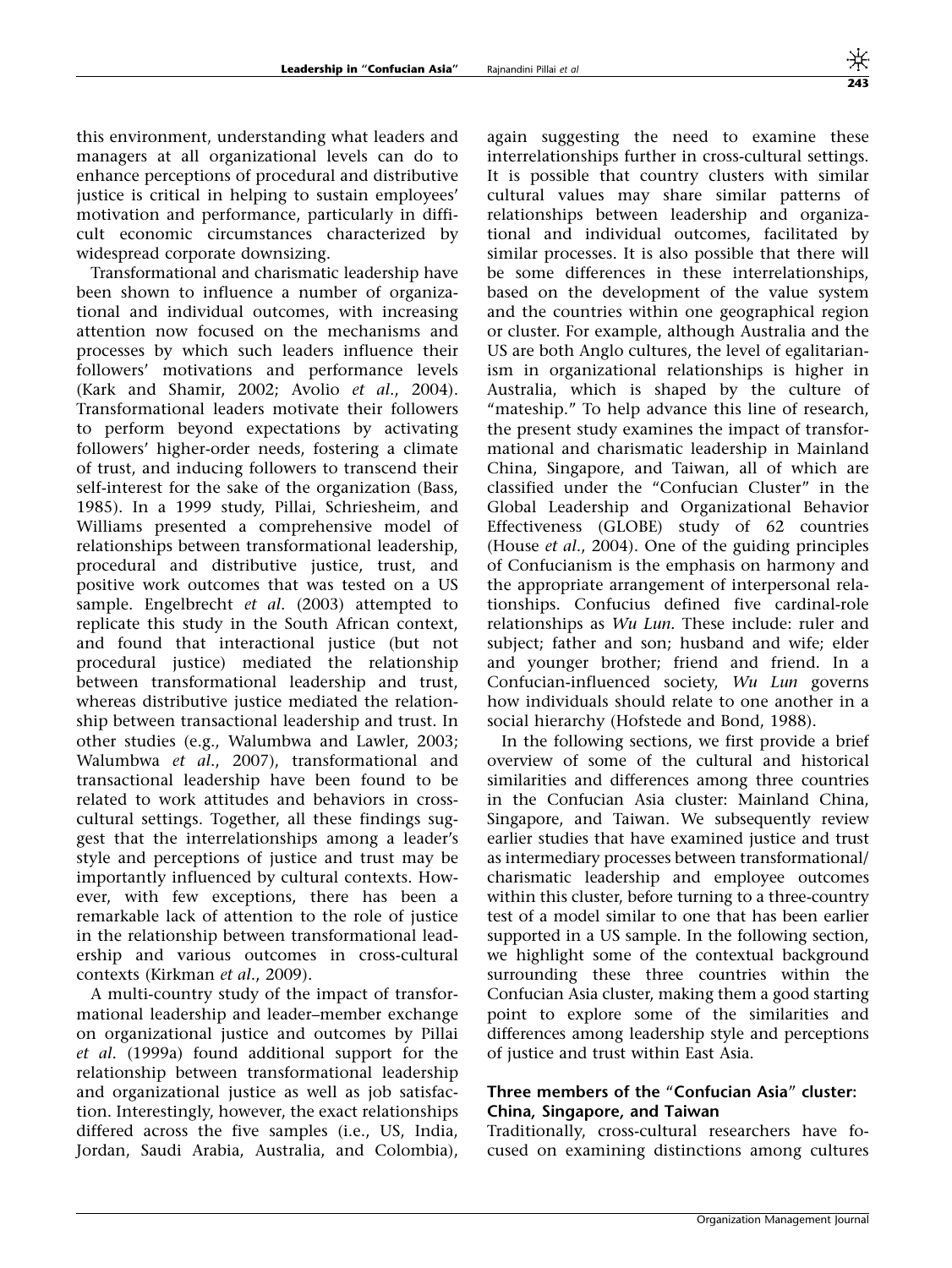with extremely different value systems (e.g., comparing Western cultures with their individualistic value systems and Eastern cultures with their collectivistic value systems). However, the flattening of organizations, resulting in less clarity about the roles, responsibilities and criteria for effective managers (Rousseau, 1997), coupled with the wide range of operations across a variety of cultural and political elements (Peterson and Thomas, 2007) has created a pressing need to go beyond simple "East versus West" comparisons in understanding leadership effectiveness in cross-cultural contexts. Specifically, there is a need to delve deeper into these Eastern countries in order to understand how leaders can best develop and sustain a committed and satisfied workforce both within and across cultural and national boundaries.

In exploring the cultural context of Confucian Asia, the countries in our sample share a common set of values and fundamental beliefs. According to Scarborough (1998), the core values of Chinese culture are shaped by Confucianism and include large power distance, filial loyalty, collectivism centered on family, high uncertainty avoidance (caused by value placed on tradition and ritual behavior), modesty and humility, fatalism, and particularistic ethics. The more recent GLOBE study characterized the culture of Confucian Asia (Singapore, Hong Kong, China, Korea, Taiwan, and Japan) as being high on performance orientation and both in-group and institutional collectivism (House et al., 2004). Trompenaars (1993) found that the Chinese tend to prefer leaders who act more as a "father figure" than a task driver and prefer that leaders take care of employees in a paternalistic way.

With China's entry into the World Trade Organization, the opening of more business sectors to its trading partners, and its role as a major outsourcing base for, and exporter to, the US, it is now crucially important to understand management and leadership practices in Chinese businesses. It can be argued that understanding how to lead effectively in Confucian Asia is increasingly relevant in the context of accelerating globalization and economic uncertainty, as the recent crisis has highlighted the importance of Asia in the global economy. In addition, earlier investigations of management psychology in China have indicated a considerable divergence in leadership expectations of Chinese workers and supervisors when compared with those of Westerners (e.g., Littrell, 2002). Further, China has been going through unprecedented changes in

The countries in the Confucian cluster also share some common cultural elements rooted in their various socio-political relationships with Mainland China. In Singapore, because ethnic Chinese are the majority population, Chinese cultural values strongly influence leadership styles. However, there is also a strong entrepreneurial culture in Singapore, which is uniquely different from traditional Chinese culture as a consequence of the British and Indian influences.

Similarly, as immigrants and descendants from the Mainland, the Taiwanese are predominately Chinese, but occupation by the Japanese and influence from the US and other Western cultures have allowed them to develop a unique culture characterized by economic prosperity and democracy. In addition, the Taiwanese evidence a certain degree of *angst* about their political identity because of the tension between possible unification with the Mainland or a move to greater independence (Fu et al., 2004).

Given the cultural similarities and differences among these three countries, the current study extends US research on transformational leadership, organizational justice, and trust to the threecountry sample of Mainland China, Singapore, and Taiwan. In the next section, we review earlier research in these cultural contexts that has specifically examined the mechanisms through which transformational /charismatic leadership has been related to positive employee outcomes.

## Cross-cultural research on transformational leadership

The interest in a new genre of leadership theories in the past two decades has rejuvenated the study of leadership (Hunt, 1999) and made theories of charismatic, visionary, and transformational leadership the most researched area of leadership (Lowe and Gardner, 2000). Podsakoff et al. (1990) reviewed the leadership literature and identified high performance expectations, intellectual stimulation, individualized support, fostering the acceptance of group goals, role modeling, and identifying and articulating a vision as the key behaviors of transformational leaders. Moreover, many of the qualities historically valued in Chinese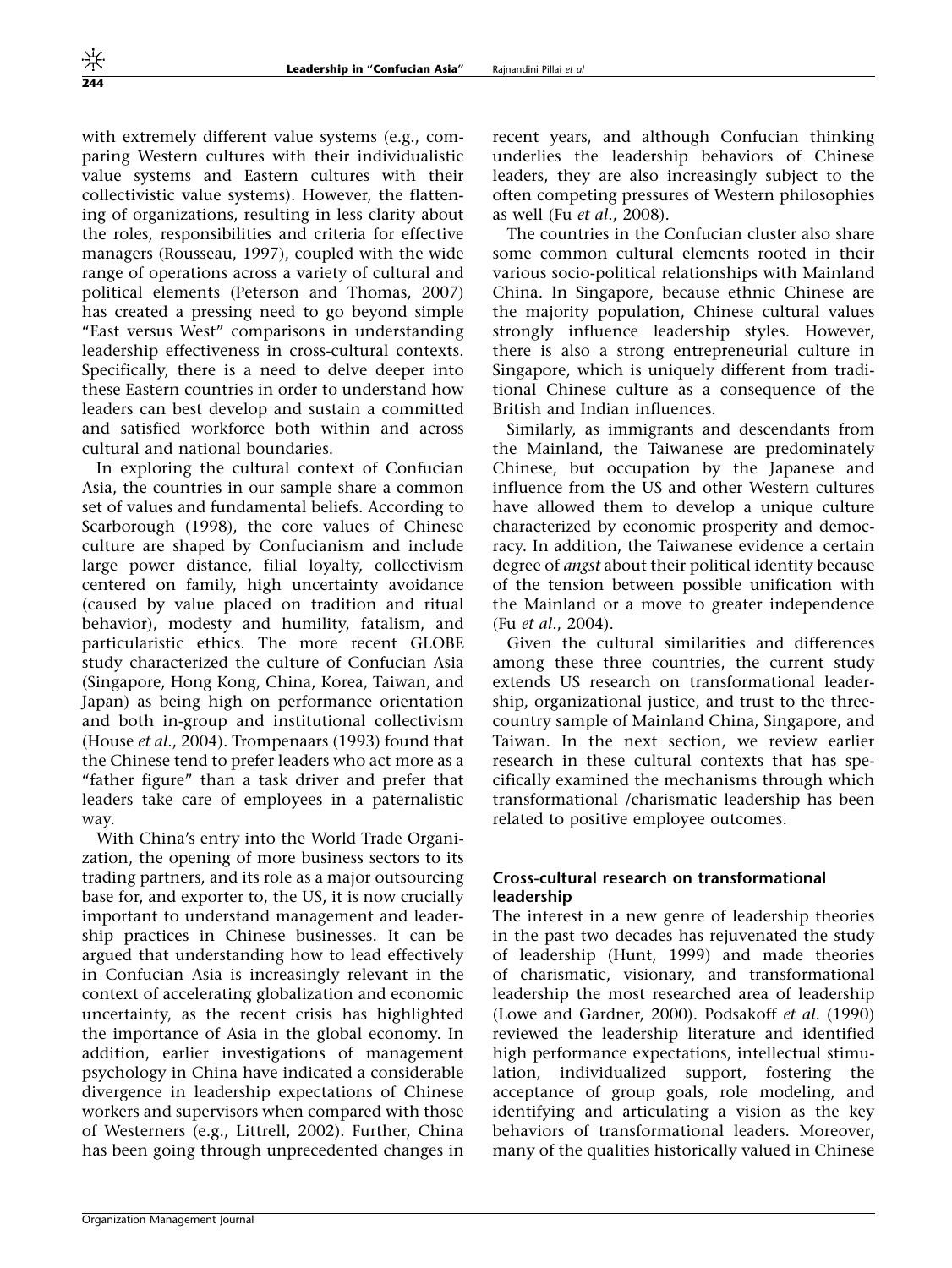leaders resonate with qualities typically attributed to transformational leaders (Yu et al., 2002).

Given evidence of positive effects of transformational leadership in several cultural contexts (e.g., Walumbwa et al., 2007), there may be little reason to expect different outcomes among countries in the Confucian cluster. With regard to Mainland China, Fu et al. (2008) states that vision in China may similarly be an important aspect of leadership, but notes that it may be expressed in a less aggressive manner than in Western contexts. The reason for this, according to Fu, may be rooted in the influence of Confucian values (e.g., kindness, benevolence) that make followers wary of leaders giving pompous talks without taking any measurable action. In the first attempt to identify an implicit theory of leadership in China, Ling et al. (2000) further identified personal morality, goal efficiency, interpersonal competence, and versatility as important factors of leadership for the Chinese people. Similarly, transformational leadership in the People's Republic of China (PRC) emerged as a four-dimensional concept comprised of morale modeling, charisma, visionary leadership, and individualized consideration (Chaoping, 2005), suggesting that transformational leadership remains an important and effective style in Chinese organizations.

Evidence for the positive impact of transformational leadership has been found in Singapore and Taiwan contexts as well. Specifically, Avolio et al. (2004) found that psychological empowerment mediated the relationship between transformational leadership and organizational commitment in Singapore. They argued that transformational leaders influence employee commitment to the organization by articulating a compelling vision and intellectually stimulating their followers to find novel and innovative solutions to problems. In addition, other studies have found that the relationship between transformational leadership and organizational outcomes such as absenteeism and subjective performance was mediated by "human capital enhancing human resources management," an "approach to managing people that attempts to achieve competitive advantage through the strategic development of a highly committed and capable work force" (Zhu et al., 2005: 41). Transformational leadership has been shown to influence emotional intelligence, group cohesiveness, follower performance, and organizational citizenship behaviors (OCB) in the Taiwanese context (Li and Hung, 2009; Wang and Huang, 2009). Thus, there is broad support for the positive effects of transformational leadership in the three cultural contexts in the current study. Modern China, Singapore, and Taiwan are all descended from an Imperial Model of Governance. Emperors acted as transformational leaders. The rulers are the wind; the people are the grass. When the wind blows, the grass will surely bend (Confucius). Interestingly, Mao Tse Dong, Chiang Kai Shek, and Lee Kwan Yew were all emperor like in their leadership styles. They called upon the people to sacrifice for the good of the country and it is to this that much of Asia's modern miracle is attributed. Thus, the Confucian heritage is common to employees in all three countries in our sample; however, the varying levels of colonial influence, socio-political relationship to Mainland China, capitalism, and democratic ideals may have left their own cultural imprints, impacting leadership relationships and the process through which transformational leadership is enacted across these three contexts. Thus, we expect to find that transformational leadership will have broad positive effects on outcomes such as job satisfaction and commitment through the mediating processes of procedural and/or distributive justice and trust in the supervisor. However, the specific mechanisms by which transformational leadership influences outcomes may be different and scholars have called for more research on the mediating path that links leadership style to performance (Kirkman et al., 2009). In the following section, we review this evidence, which suggests that justice and trust may be important pathways through which transformational leadership may influence followers in Confucian contexts as well.

#### Organizational justice, trust, and employee outcomes

Organizational justice is the term used to describe the role of fairness in the workplace (Greenberg, 1995). Specifically, organizational justice focuses on the processes by which employees determine whether or not they have been treated fairly in their jobs, and the ways in which these perceptions influence other outcomes (Alexander and Ruderman, 1987). The dimensions that justice research has typically focused on are: (a) distributive justice, which relates to the fairness of outcomes an employee receives, and (b) procedural justice, which describes the fairness of the procedures used to determine those outcomes. Research on organizational justice in the US context has shown that both procedural and distributive justice are related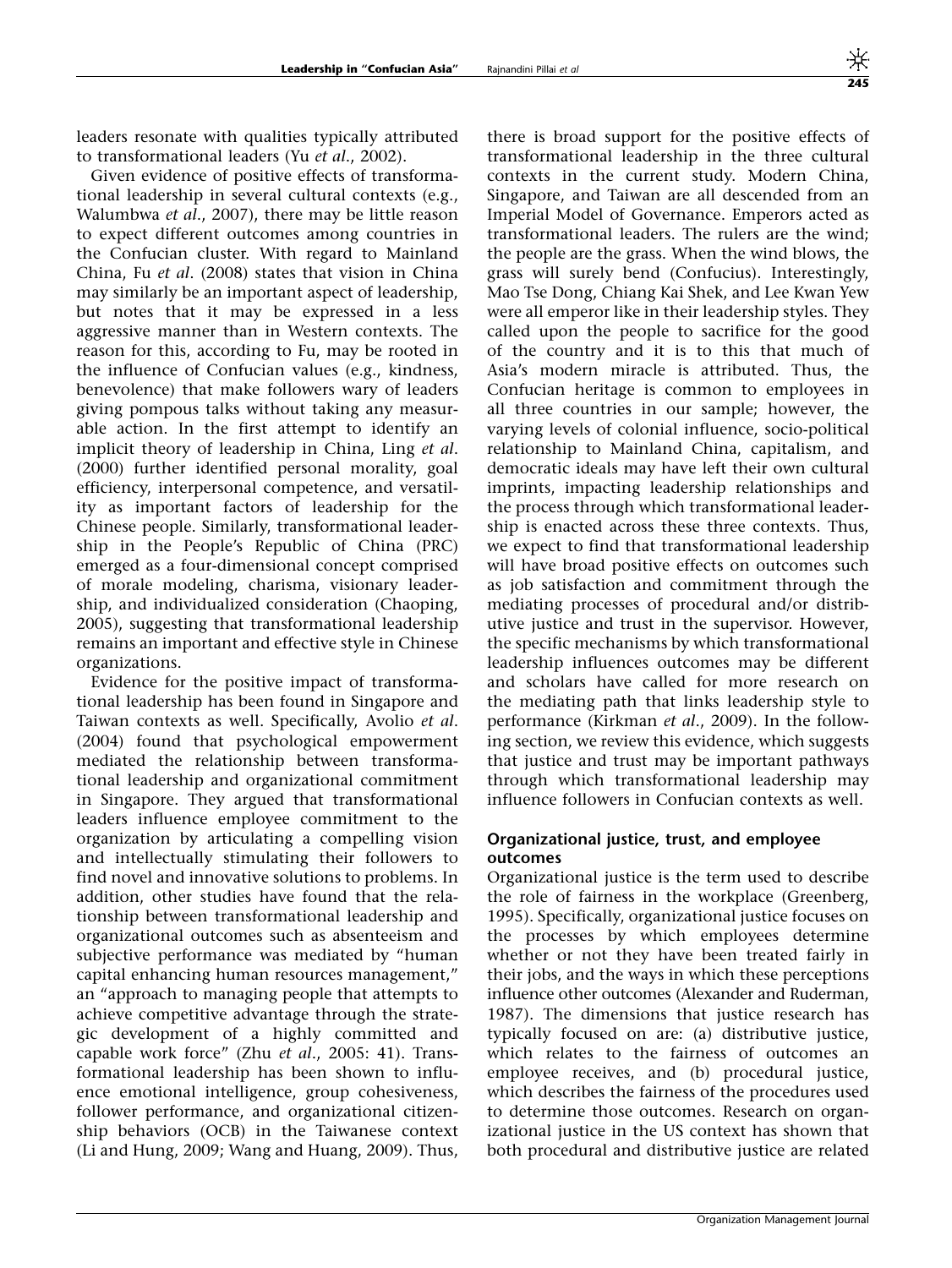to a wide variety of individual and organizational outcomes such as commitment, and evaluations of supervisors, pay, and job satisfaction (Moorman, 1991; McFarlin and Sweeney, 1992; Nowakowski and Conlon, 2005).

A few studies have examined the effect of procedural and distributive justice on outcomes such as job satisfaction in a global context. Leung et al. (1996) found that procedural and distributive justice were both related to job satisfaction, in the first study of justice and job satisfaction, in joint ventures in Mainland China. In the Confucian context, justice issues may be dominant as the relationship dictates that the ruler must benevolently rule and the people must obediently follow. However, Confucianism is noted for its lack of a legal system. Franz (2004) found that procedural justice tended to mediate the relationship between empowerment and job satisfaction among countries with low-power distance, and distributive justice tended to mediate the relationship between empowerment, satisfaction, commitment, and turnover in high-power distance countries. Procedural justice appears to be more important than distributive justice in studies of employee turnover and commitment in Singapore (Khatri et al., 2001; Kuan, 2003). However, there simply has not been enough research to establish the consistency of these findings and whether or not they can be attributed to cultural differences (Kirkman et al., 2009).

Research across cultures also supports a strong relationship between fairness perceptions and the development of trust in the supervisor (Folger and Konovsky, 1989; Pillai et al., 1999a). Brockner and Siegel (1995) suggest that individuals may view the structural (e.g., decision/process control) and interpersonal components of procedural justice as indicative of how they will be treated by the organization and their supervisors. This, in turn, is likely to elicit higher levels of trust in the organization and in supervisors. In addition, Folger and Cropanzano (1998) argue that trust reactions are relevant to any person with whom one is interdependent. We would extend this same logic to distributive justice. That is, when distributions of organizational outcomes are seen as fair, higher levels of trust are likely to ensue as well. However, if the methods or procedures by which outcomes are determined are perceived to be fair, the fairness of the outcomes themselves may not be as significant as perceptions of the fairness of procedures in eliciting trust. For instance, employees may be

more willing to accept wage freezes or wage cuts in times of economic crisis if they believe that the procedures used to determine the freezes or cuts are essentially fair. This has recently been the case in Taiwan, where workers were willing to collectively accept pay cuts rather than to have only a small portion of the workforce laid off.

In general, the relationship between organizational justice and trust may be even more pronounced in Asian cultures because these cultural contexts tend to foster more interdependent selfconstruals (i.e., the tendency for people to see themselves as connected to other people) than the North American culture (Brockner et al., 2000). Chen (2005) found that organizational justice was an important predictor of trust among IT professionals in Shanghai. Similarly, Yang et al. (2009) found that supervisory procedural justice influenced task performance and job satisfaction through cognitive trust and helping behavior through affective trust in Taiwanese organizations. Given these promising findings, we expect to find that procedural and distributive justice will both play important roles in eliciting trust in the supervisor, which in turn will affect outcomes such as job satisfaction and commitment similarly in the PRC, Taiwan, and Singapore. However, given the varying predictions of cross-cultural generalizability from the transformational leadership literature, versus suggestions that variations in these three cultural contexts may create differences in how employees view leadership and justice, we sought to empirically examine the extent to which the interrelationships among leadership, justice, and trust differed among these three similar, yet distinct cultural contexts.

#### The current study

In the model tested in the current study of three of the Confucian Asia cultures, we expect transformational leadership to be related to procedural and distributive justice, which are subsequently related to trust. Trust, in turn, will be related to organizational commitment and job satisfaction. These predictions are generally based on the Pillai et al. (1999b) study conducted in the US, although that study included transactional leadership which influenced trust and the outcome variables (including OCB) through distributive justice. In this study, we compare the effects of transformational leadership on justice, trust, and outcomes; in essence, we seek to test the extent to which the interrelationships among these constructs are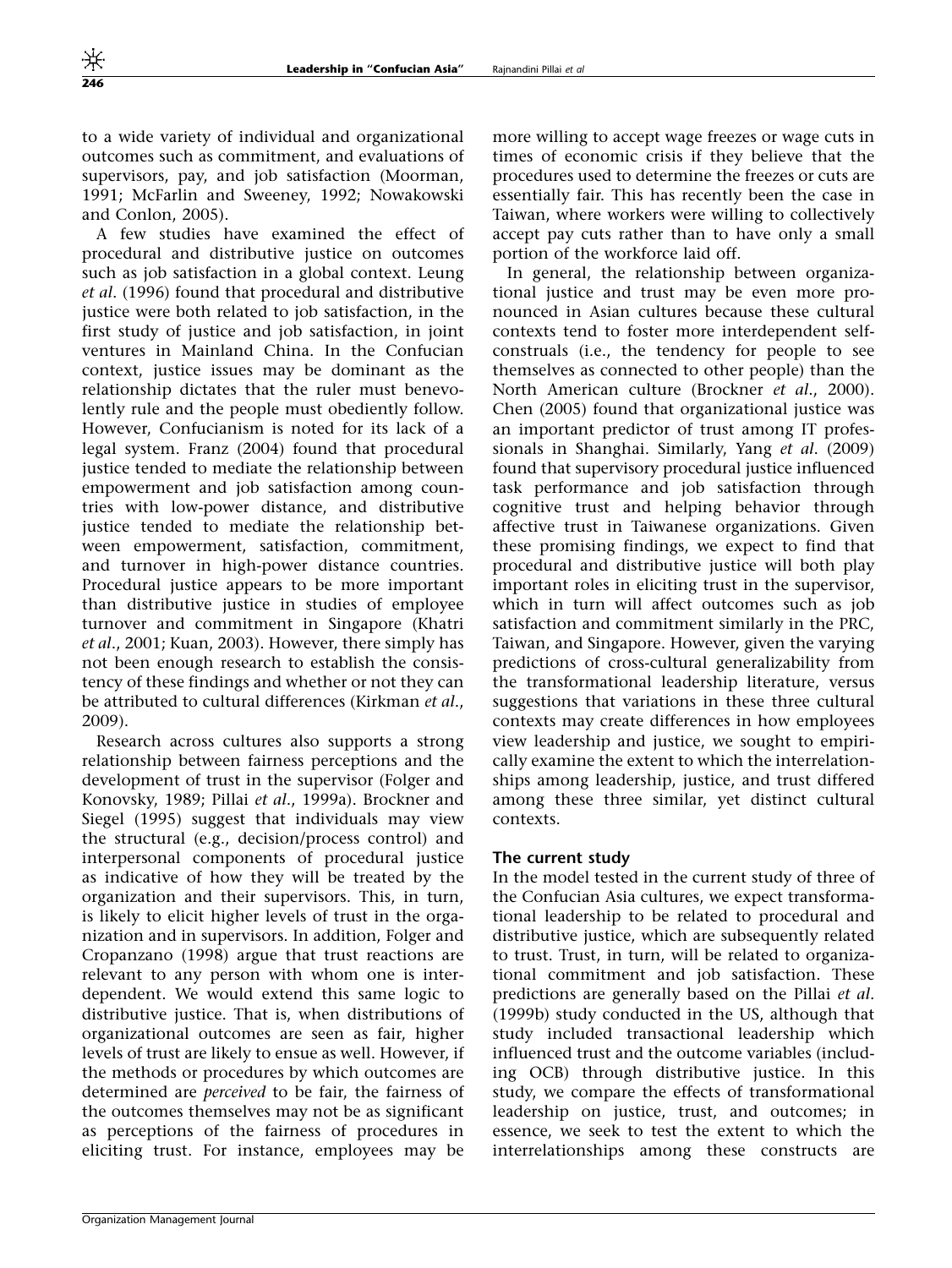similar or different across three countries within the Confucian cluster. It may be noted, however, that with respect to organizational commitment, some studies in the US have supported the procedural justice dominance model, whereas other studies have supported the distributive justice dominance model. Similar results have been obtained concerning the relationship of procedural and distributive justice to job satisfaction in US studies (Colquitt et al., 2001). In a recent study, designed partly to extend the findings of the Pillai et al. (1999a, b) studies, Kirkman et al. (2009) found that group perceptions of transformational leadership were linked to procedural justice, which in turn was linked to OCB both in the US and the PRC. There were no country differences.

According to the GLOBE study, the influx of foreign investment has brought Western management philosophies and practices into China. Although Singapore and Taiwan are also part of the Confucian Asia cluster, they have been open to trade, management training programs, and joint ventures with Western societies for an even longer period of time. In the current study of the Confucian cultures, we expect that the general relationships among leadership, justice, trust, and outcomes in the Confucian Asia cluster will be similar to the findings in the US, although there may be differences among individual cultures, especially with regard to the differential impact of procedural and distributive justice. Most crosscultural studies of transformational leadership, justice, and outcomes compare cultures from different world clusters with widely differing values. We are, to the best of our knowledge, for the very first time attempting to tease out similarities and differences within one cultural cluster ("Confucian Asia") using a multi-stage modeling approach. We take a similar approach to Pillai et al. (1999b) and other studies of transformational leadership, justice, trust, and outcomes (e.g., Engelbrecht et al., 2003; Kirkman et al., 2009) and present a model of the relationships to be tested in Figure 1. In sum, we expect that transformational leadership will impact outcomes such as job satisfaction and commitment through the mechanisms of organizational justice and trust.

#### Methodology

To ensure validity of the survey instrument and to facilitate comprehension for subjects during the administrations, the survey was first translated from English and formatted into simplified Chinese for the Mainland China sample, and traditional Chinese for the Taiwanese sample. The translated version was also back-translated into English to ensure that the first translation was correct. A few additional minor wording changes were made to the final translated survey before duplication. The Singapore sample was administered the original English version.

In searching for appropriate samples from Mainland China, Singapore, and Taiwan, we wanted to gain access to subjects with a significant amount of work experience in each location. Three separate samples of executive-level MBA students were identified. The surveys were administered during class sessions for the Mainland China and Taiwanese samples; therefore, the response rate was 100%, yielding 131 valid surveys for the Mainland China sample, and 99 for Taiwan. Students were assured that their participation was completely voluntary.



Figure 1 The theoretical model.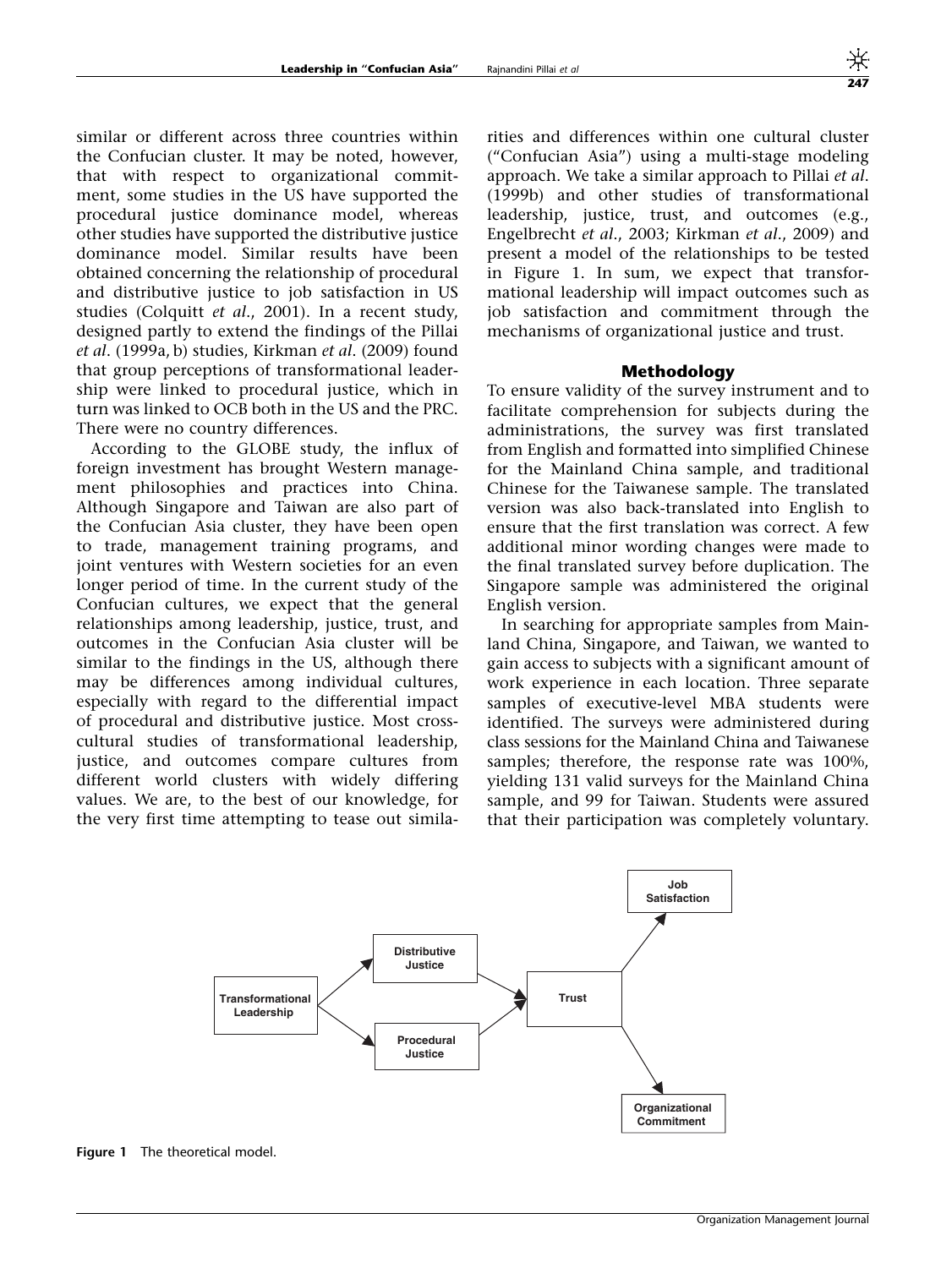In addition, owing to the heightened concern with social desirability biases in Asian samples, participants were reminded that we were interested solely in their most accurate perceptions, and that there were no "correct" responses to any of the items. The Singapore sample consisted of executives that were identified by students currently enrolled in a joint US–Singapore University Executive MBA program. We utilized a snowball sampling methodology, whereby each student  $(n=33)$  was asked to recruit 10 other executives or managers to complete the survey, resulting in a total of 246 usable surveys. Assuming that all of the students recruited 10 other participants, we estimate our response rate to be 74.5%. Snowball sampling is often used as a means to gain access to otherwise difficult populations. Prior research has demonstrated that participants are likely to refer others similar to themselves by taking advantage of social networks with "relatively homogenous social traits" (Atkinson and Flint, 2001: 3). As a result, this sampling technique allowed us to access a larger sample of middle- to -upper-level managers in the students' professional networks.

The sample sizes for China and Taiwan may appear small by conventional standards; however, they meet the criteria for testing structural equation modeling (SEM) models with only a few variables and a small number of parameters (Loehlin, 2004). For example, when testing a path model with fewer than 10 variables, Hoyle (1995) suggests that 100–200 cases may be sufficient. In addition, Mitchell (1993) suggests that a path model may be sufficiently tested with 10–20 times as many cases as the number of variables that are in the model. This suggests that a path model with six variables, such as the one tested in this study, may be sufficiently tested with as few as 60 cases. Although testing models with extremely low-sample sizes is not readily advocated owing to problems associated with calculating fit indices (see Fan et al., 1999 for a review), many authors suggest that path models can be adequately tested with lower than conventional sample sizes (Loehlin, 2004).

Sample characteristics: of the respondents from Mainland China, 75% were male and 25% female. The Taiwanese data set was similarly male dominated with 66% male respondents. The Singapore sample was more evenly split, with 56% male respondents. The average age of the Mainland China sample was 30.0. The Singaporean and Taiwanese participants were slightly older, with an average age of 35.0 and 40.0, respectively. Participants in the Mainland Chinese sample had an average of 7.4 years of tenure at their current organizations, whereas the average tenure was 5.3 years in the Singaporean sample. Interestingly, the Taiwanese sample had much greater tenure, working for an average of 10 years with their current organizations (see all sample characteristics in Table 1). Comparison of means across the

Table 1 Demographic characteristics for three samples

|                       | China  | Taiwan  | Singapore | Significant differences between samples |
|-----------------------|--------|---------|-----------|-----------------------------------------|
| $N=$                  |        |         |           |                                         |
| Gender                | 131    | 99      | 246       | $\chi^2$ (2)=11.81, P < 0.01            |
| Male                  | 75%    | 66%     | 56%       |                                         |
| Female                | 25%    | 34%     | 44%       |                                         |
| Age                   |        |         |           | $F(2435)=32.07, P<0.001*$               |
| Mean                  | 30.0   | 40.0    | 35.0      |                                         |
| SD                    | 7.94   | 6.34    | 7.12      |                                         |
| Organizational tenure |        |         |           | $F(2451)=29.04, P<0.001*$               |
| Mean                  | 7.4    | 10.0    | 5.32      |                                         |
| SD.                   | 3.66   | 7.59    | 4.79      |                                         |
| <b>Minimum</b>        |        |         |           |                                         |
| Maximum               | 29     | 34      | 30        |                                         |
| Organizational size   |        |         |           | $F(2425)=2.86, NS$                      |
| Mean                  | 841    | 2545.42 | 4589.67   |                                         |
| SD.                   | 4635   | 1056.51 | 17723.20  |                                         |
| <b>Minimum</b>        | 3      | 4       |           |                                         |
| Maximum               | 50,000 | 71,500  | 150,000   |                                         |

Note: \*Sheffe's test of pair-wise comparisons shows all three groups to significantly differ from one another.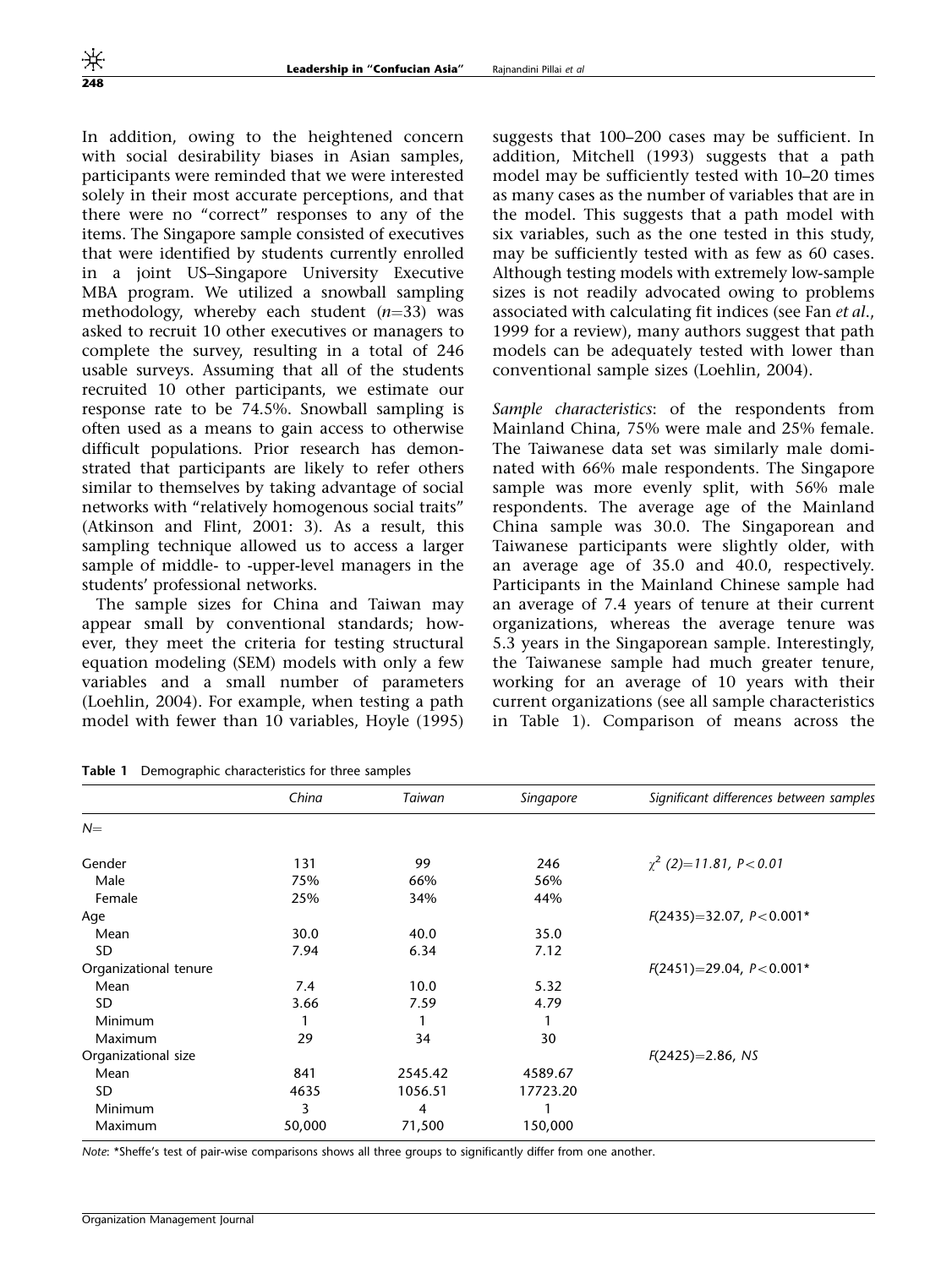three countries showed that the samples differed significantly in age, gender, and organizational tenure (see Table 1).

#### Measures

All measures (with the exception of job satisfaction in the China sample) utilize a 7-point Likert scale anchored in Strongly Disagree (1) to Strongly Agree (7). Transformational leadership was measured with a 24-item scale developed by Podsakoff et al. (1990). Procedural justice was measured with a 12-item scale, and distributive justice was assessed with 6 items, both developed by Moorman (1991).

Trust was originally measured with a 12-item scale created by Marlowe and Nyhan (1997); however, Exploratory Factor Analysis results showed that the scale factored into two separate components in each of the three samples. Specifically, the first 8 items appeared to be measuring trust in the supervisor, whereas the last 4 items appeared to be measuring organizational level trust. The first factor explained between 60% and 71% of the variance in trust for the three samples. Thus a decision was made to retain the first factor, which was comprised of 8 items.

Job satisfaction was originally measured on an 18 item scale using a 7-point Likert scale developed by Brayfield and Rothe (1951), anchored in Strongly Disagree (1) to Strongly Agree (7) for the Singaporean and Taiwanese samples and a 5-point scale for the Chinese data. As the anchors in the two data sets were slightly different, Z-scores were computed for each of the original items before the factor analyses so that the items could be compared across groups. Factor analysis showed a four-factor solution for all of the data sets. The first factor, which explained between 50% and 64% of the variance in the construct, was retained for subsequent analyses. The 8 items loading most heavily onto this factor were related to attitudes toward work – namely liking or disliking one's job. The mean value of the sum of these 8 items was used as the job satisfaction variable.

Likewise, organizational commitment was measured with a 12-item scale developed by O'Reilly and Chatman (1986). Factor analyses suggested a two-factor solution. The first factor, comprised of 8 of the 12 original items, explained most of the variance (between 57% and 71% in the three samples) and was retained for the organizational commitment measure.

#### Independent and multi-group Confirmatory Factor Analysis (CFA) results

CFA was conducted to test the measurement models in each of the three samples using EQS 6.1 (Bentler, 2005). In addition, we also conducted a multi-group CFA to test for measurement invariance across the three groups collectively (Vandenberg and Lance, 2000). Results of the independent group CFAs revealed several problems with the factor structure of transformational leadership. For example, 3 items that comprised the "expectancy" factor (Podsakoff et al., 1990) produced weak factor loadings (and high cross loadings) in each of the samples. After removing these items from the CFA, we found the remaining items to factor appropriately onto the five factors proposed by Podsakoff et al.'s validation study (see Podsakoff et al., 1990).

Overall, the results of the CFAs suggest that the measurement model was acceptable in each of the three samples (see Table 2). Specifically, the CFA conducted with the China data set produced a significant model  $\chi^2$  value; however, all other fit indices were within the acceptable range (Bentler and Bonett, 1980). Measurement models tested with the Singapore and Taiwan data sets also produced acceptable results.

The next step was to conduct a multi-group CFA to test for measurement invariance across the three samples (Byrne, 1994, 2004). Specifically, multi-group CFA was conducted to ensure that the structure of the measurement model was equivalent across the three groups. In EQS, researchers can use the multivariate Lagrange Multiplier (LM) test, which eliminates the need to compare multiple models at various levels of restriction (Byrne, 1994). It also eliminates the need to conduct multiple  $\chi^2$  change tests. Instead, the LM test offers a list of constraints that should be released and the associated  $\chi^2$  probability values associated with each released constraint.

The results of this analysis suggest that the baseline measurement model did not fit well, and upon further investigation we found that the univariate and multivariate LM tests suggested

Table 2 Results from CFAs for all model variables in each country

| Model     |         | df   | RMSEA | SRMR | CFI. | NFI  |
|-----------|---------|------|-------|------|------|------|
| China     | 2514.65 | 1880 | 0.05  | 0.06 | 0.90 | 0.89 |
| Singapore | 2790.12 | 1880 | 0.04  | 0.06 | 0.90 | 0.89 |
| Taiwan    | 2717.40 | 1880 | 0.07  | 0.06 | 0.89 | 0.88 |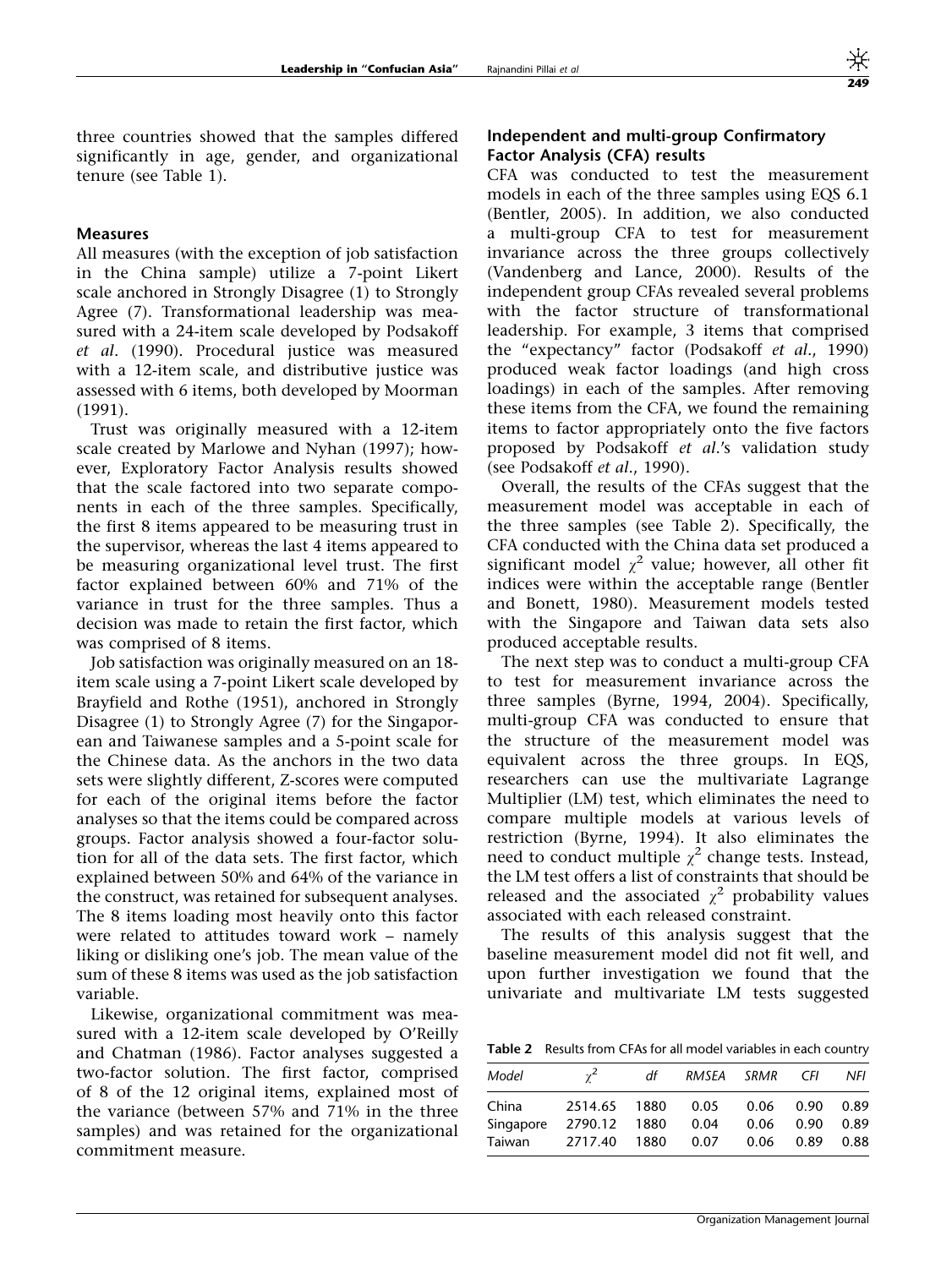releasing six constraints as a means of increasing model fit  $\left(\gamma^2\right. (5854) = 7700.68, P < 0.01$ , comparative fit index  $(CFI)=0.88$ , normed fit index  $(NFI)=0.86$ . Specifically, the measurement structure for the procedural justice variable was found to vary in all three countries (i.e., the items loaded differently in each of the samples). We released the constraints for six of the variables on the procedural justice factor and ran a second test of invariance. The findings show that this measurement model was invariant across the three samples  $(\gamma^2)$  $(5845)=6862.43, P<0.01, CFI=0.90, NFI=0.89)$ . In addition, tests of alternative measurement models that were designed to be less restrictive (i.e., that had more constraints released across the three samples as suggested by the multivariate LM test) did not produce  $\chi^2$  results, or fit indices, that were statistically stronger than the original model with only six constraints released (i.e., releasing the next three recommended constraints produced CFI values of 0.90, 0.89, and 0.90, respectively).

#### Results

#### Common Method Variance (CMV) analysis

We tested for CMV in each sample separately by applying the unmeasured latent method construct approach described by Richardson et al. (2009). This technique involves creating a latent variable with no unique observed indicators and using CFA to assess the loading of each item indicator on its theoretically relevant latent factor, as well as the unmeasured latent factor (Williams et al., 2003).

For each sample, we estimated three models (see Richardson et al., 2009). First, we estimated the trait-only model, where item indicators were estimated onto their theoretical latent factor, but not estimated on the methods factor. The second step was to estimate a methods-only factor where each item indicator was estimated on the latent methods factor, but not the theoretical latent constructs. The third step was to estimate a trait/method model where each item indicator was free to be estimated on both the theoretical latent constructs as well as the methods factor. We compared the change in  $\chi^2$  for the trait-only model and the trait/method model to ascertain whether our data had any CMV (see Table 3). If the change in  $\chi^2$  between the traitonly model and the trait/method model is significantly different, then Williams et al. (1989) suggest that there may be a problem with CMV.

In all three samples, the addition of the methods factor did improve overall model fit (see Table 3). To

| Model        | $\chi^2$ | df   | CFI  | NFI  | $\Delta\chi^2$ | $\Delta df$ |
|--------------|----------|------|------|------|----------------|-------------|
| China        |          |      |      |      |                |             |
| Trait only   | 2514.65  | 1880 | 0.90 | 0.89 |                |             |
| Method only  | 4137.04  | 1927 | 0.60 | 0.58 |                |             |
| Trait/Method | 2376.33  | 1816 | 0.90 | 0.89 | 135.38*        | 64          |
| Singapore    |          |      |      |      |                |             |
| Trait only   | 2790.12  | 1880 | 0.90 | 0.89 |                |             |
| Method only  | 5155.79  | 1927 | 0.59 | 0.57 |                |             |
| Trait/Method | 2597.47  | 1816 | 0.90 | 0.89 | 352.41*        | 64          |
| Taiwan       |          |      |      |      |                |             |
| Trait only   | 2717.40  | 1880 | 0.89 | 0.88 |                |             |
| Method only  | 4131.13  | 1927 | 0.60 | 0.59 |                |             |
| Trait/Method | 2621.51  | 1816 | 0.90 | 0.89 | 94.69*         | 64          |
|              |          |      |      |      |                |             |

\*P<0.05.  $\Delta \chi^2$  comparison group for the Trait/Method model was the Trait-only model.  $\Delta \chi^2$  comparison group for the Trait/Method with constraints model was the Trait/Method model.

understand the extent of the CMV effect, we calculated the total variance explained by the methods factor in each of the three samples (Williams et al., 1989). In the Singapore sample, CMV only accounted for 5% of the total variance explained by the measurement model, and CMV accounted for only 3% of variance in the China sample. However, the methods factor accounted for 15% of the variance in the Taiwan sample. Given the result in Taiwan, we took additional precautions to ensure that our findings were attributed to true relationships among variables and not CMV. Specifically, we followed Ylitalo's (2009) recommendation for path-model estimation controlling for a common method variable in the Taiwan sample. The results of these tests suggest that controlling for the CMV variable did not change the fit of the path model (CFI $=$ 0.97, root mean square error of approximation (RMSEA)= $0.12$  for the model without CMV and CFI $=$ 0.98, RMSEA $=$ 0.12 for the model with CMV). Furthermore, controlling for the CMV variable appeared to create strong suppressor effects. Indeed, Richardson et al. (2009) and others (Conway and Lance, 2010) suggest that post-hoc methods of controlling for CMV may be more problematic than helpful, and may substantially increase the likelihood of making a type II error. Taken together, the results of these analyses provide evidence that the models tested do benefit from the addition of a methods factor; however, the total increase in fit, as well as variance explained by the methods factor, are small. Therefore, we believe that CMV, although present, is not a pervasive problem in this study and that our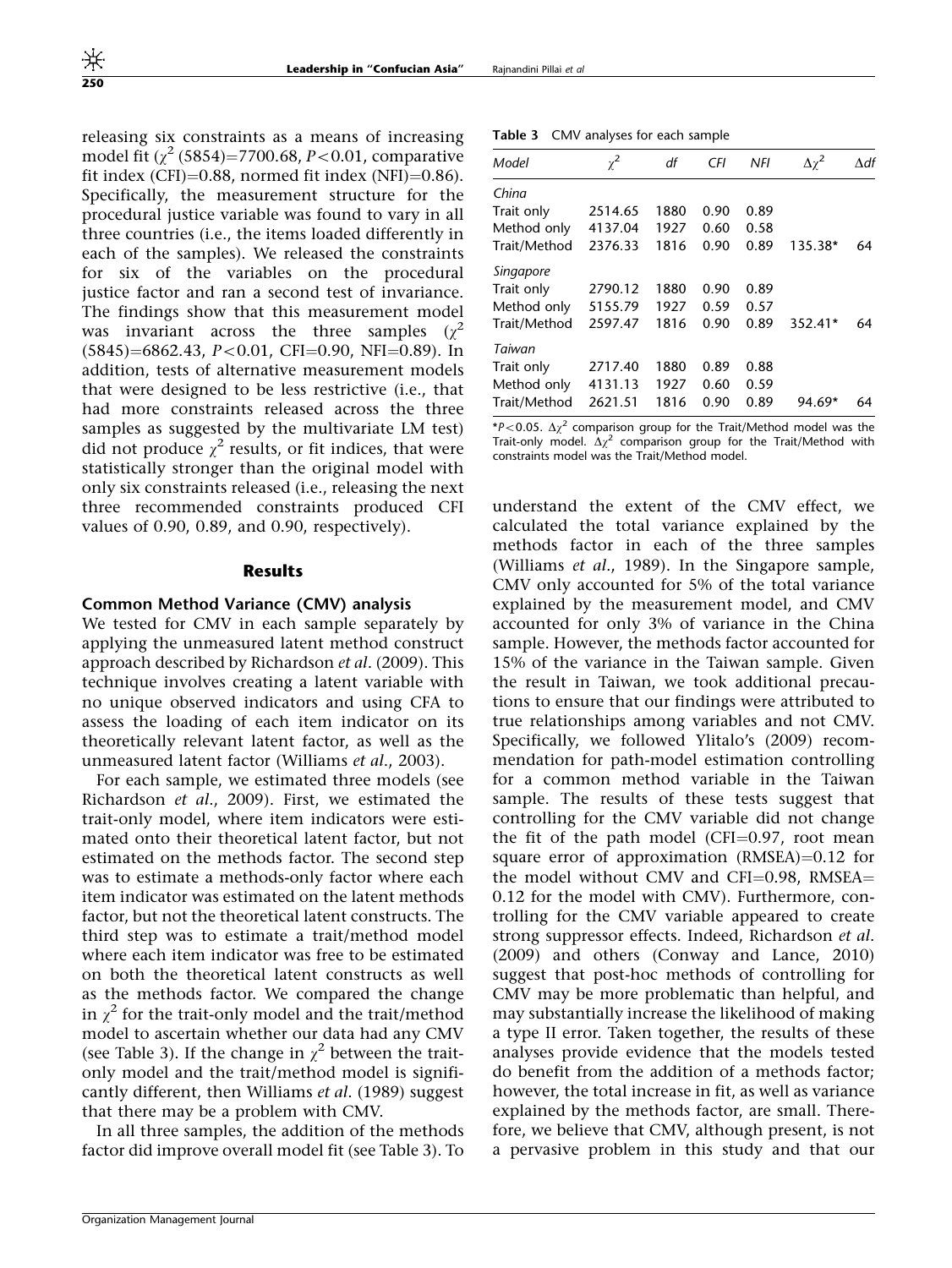results reflect substantive relationships among study variables and are not owing to systematic effects.

## Model test results

Tables 4a-c provide the descriptive statistics for all of the variables, as well as their means, SD, and Cronbach's reliability coefficients for the China, Singapore, and Taiwan data sets, respectively. Owing to the small sample sizes relative to the number of items on all of the measurement scales, scale means were computed to create measured variables for each of the underlying constructs in the model. The mean scores were used as single item indicators of study variables and the hypothesized relationships among the constructs were tested with path analyses using EQS.

Given the high correlations that existed between transformational leadership and procedural justice in the Taiwan sample, as well as transformational leadership and trust in the Taiwan and Singapore samples, there was the potential for biased results owing to multicollinearity. We tested for these effects by (1) estimating the variance inflation (VIF) for the multiple correlations of all explanatory variables, and (2) reviewing the size of standard errors associated with path coefficients (Kaplan, 1994). We used Allison's (1999) suggestion of applying a cutoff value of 2.5 for VIF. Our findings show that the VIF statistic, as well as standard errors, were within acceptable limits for the China (VIFs ranged from 1.16 to 2.19), Taiwan (VIFs ranged from 1.39 to 2.34), and Singapore (VIFs ranged from 1.21 to 2.51) samples. However, to ensure our results were not biased, we meancentered the independent variables before running SEM analyses.

In each model test, we included both age and tenure as control variables. Of the demographic variables measured, these two were most strongly correlated with model variables and were also significantly different across the three samples. Although the correlation table suggests that these variables may account for variance in substantive model variables, none of the path weights between control variables and model variables were significant in the China sample, and only the paths between age and distributive justice ( $\beta{=}{-}0.10$ ,  $P<0.05$ ), and tenure and job satisfaction ( $\beta=0.02$ ,  $P<0.05$ ) were significant in the Singapore sample. However, there were a number of significant paths in the Taiwan sample including those between age and distributive justice ( $\beta = -0.14$ ,  $P < 0.05$ ),

transformational leadership  $(\beta=0.10, P<0.05)$ , and job satisfaction ( $\beta$ =0.15, P<0.05), as well as those between tenure and distributive justice  $(\beta=0.17, P<0.05)$ , and organizational commitment  $(\beta=0.17, P<0.05)$ .

Model estimation for the three data sets required that we allow several error terms to covary. Correlating error terms is recommended only when such correlations are specified *a priori* (e.g., Gerbing and Anderson, 1984; Byrne, 1994), rather than applying this method post hoc to increase model fit. In accordance with these recommendations, before subsequent analysis, we created hypotheses regarding error terms that should be correlated given common operational methods and theory regarding correlated outcome variables. Thus, specific hypotheses were formulated for covariances between error terms for job satisfaction and organizational commitment as well as between procedural and distributive justice.

#### Fit of the hypothesized model

The original theoretical model, illustrated in Figure 1, was estimated for the three samples separately. Results for the three model tests suggest that the hypothesized model produced adequate fit in the China data set (see Figure 2) as represented by a non-significant  $\chi^2$  (6)=8.27 (n=131) P=0.15. The  $\chi^2$ /df ratio of 1.38 was also less than the recommended 3.0 cut-off ratio, providing further evidence for acceptable fit (Carmines and McIver, 1981). Other measures of fit such as the NFI (Bentler and Bonett, 1980) and the CFI (Bentler, 1990) were 0.97 and 0.99, respectively, exceeding the 0.90 level which indicates good fit. The RMSEA (Browne and Cudeck, 1993) was 0.05, which was also within the acceptable range.

However, the hypothesized model did not adequately fit the data from the Singapore and Taiwan samples. Thus, following the recommendations of Anderson and Gerbing (1988), as well as others (Mayer and Gavin, 2005), theoretically relevant alternative models were hypothesized and tested in an effort to understand the active relationships among the constructs for the Singapore and Taiwan samples (see Table 5).

## Fit of alternative models

Alternative models were tested on each data set to assess the difference in overall fit between the hypothesized (fully mediated) model and other theoretically-based models (see Table 5).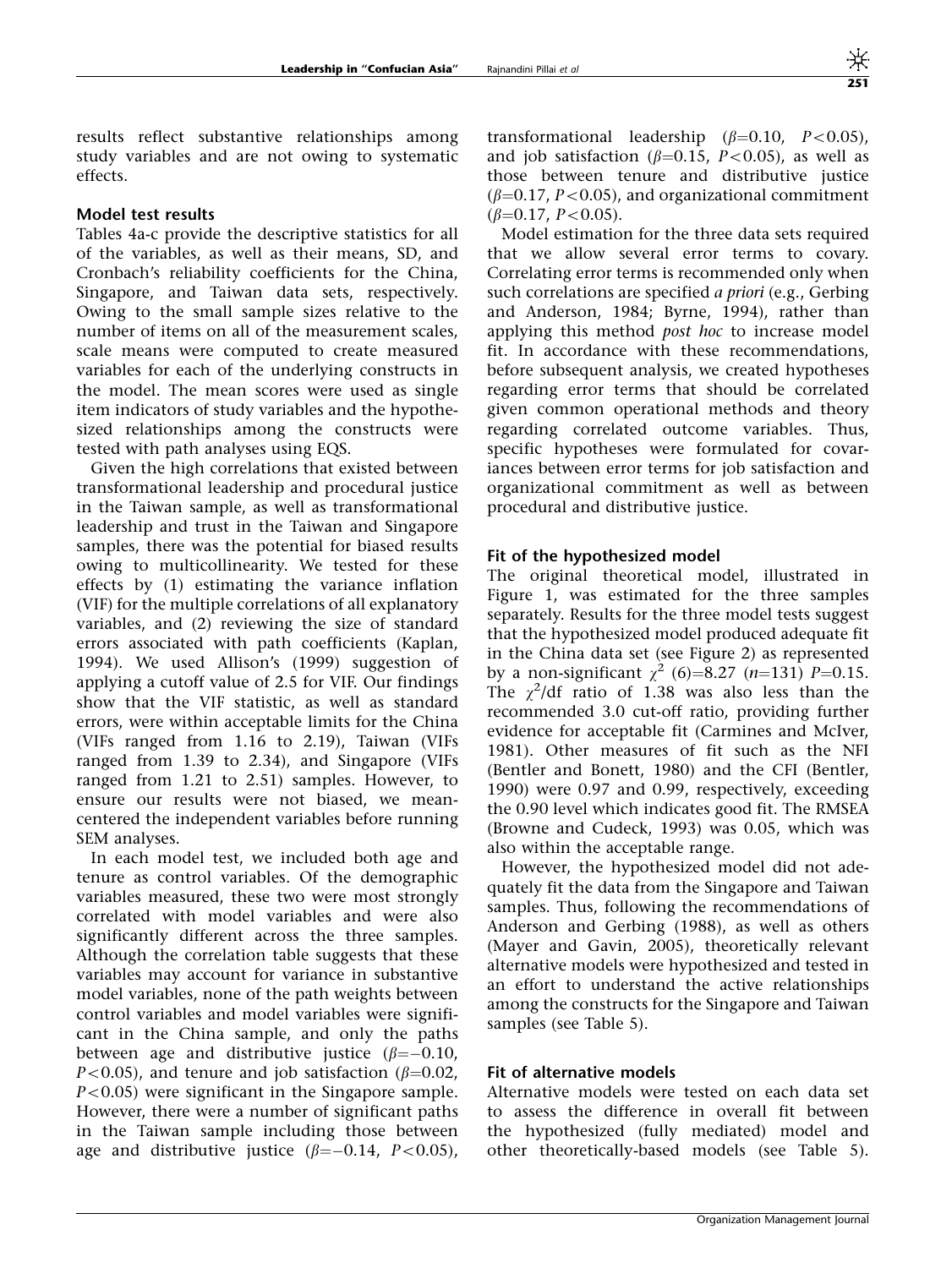|                                                                       | Mean       | SD        | Aqe                 | Gender Tenure |         | Transform.<br>leadership | Procedural<br>justice | <b>Distributive</b><br>justice | Trust    | Job<br>satisfaction | Organizational<br>commitment |
|-----------------------------------------------------------------------|------------|-----------|---------------------|---------------|---------|--------------------------|-----------------------|--------------------------------|----------|---------------------|------------------------------|
| (a) Descriptive statistics and intercorrelations for the China sample |            |           |                     |               |         |                          |                       |                                |          |                     |                              |
| Age                                                                   | 30.21 7.94 |           |                     |               |         |                          |                       |                                |          |                     |                              |
| Gender                                                                |            |           | $1.25$ 0.05 $-0.01$ |               |         |                          |                       |                                |          |                     |                              |
| Tenure                                                                |            |           | $7.40$ 3.66 $-0.04$ | 0.04          |         |                          |                       |                                |          |                     |                              |
| Transformational                                                      |            | 4.64 1.26 | $0.21*$             | 0.06          | 0.13    | 0.94                     |                       |                                |          |                     |                              |
| leadership                                                            |            |           |                     |               |         |                          |                       |                                |          |                     |                              |
| Procedural                                                            |            | 4.60 1.40 | 0.1                 | 0.05          | $0.21*$ | $0.70**$                 | 0.95                  |                                |          |                     |                              |
| justice                                                               |            |           |                     |               |         |                          |                       |                                |          |                     |                              |
| <b>Distributive</b>                                                   |            | 2.74 0.84 | 0.1                 | 0.08          | 0.1     | $0.33**$                 | $0.26**$              | 0.90                           |          |                     |                              |
| justice                                                               |            |           |                     |               |         |                          |                       |                                |          |                     |                              |
| Trust                                                                 |            | 4.43 1.08 | 0.1                 | 0.15          | 0.16    | $0.53**$                 | $0.56**$              | $0.33**$                       | 0.92     |                     |                              |
| Job satisfaction                                                      |            | 4.13 1.20 | $0.24*$             | 0.03          | 0.14    | $0.34**$                 | $0.34**$              | $0.33**$                       | $0.48**$ | 0.90                |                              |
| Organizational<br>commitment                                          |            | 3.96 1.29 | $0.21*$             | 0.06          | $0.19*$ | $0.34**$                 | $0.38**$              | $0.34**$                       | $0.45**$ | $0.65***$           | 0.89                         |

Table 4 Descriptive Statistics and Intercorrelations for Each Sample

Note. The above data is based on a Chinese sample ( $n=131$ ). \*\* Correlation is significant at the P<0.01 level (2-tailed). Cronbach's reliability coefficients appear in the diagonal.

| (b) Descriptive statistics and intercorrelations for the Taiwan sample |           |           |                     |         |         |          |          |          |          |          |      |
|------------------------------------------------------------------------|-----------|-----------|---------------------|---------|---------|----------|----------|----------|----------|----------|------|
| Age                                                                    | 39.9 6.34 |           |                     |         |         |          |          |          |          |          |      |
| Gender                                                                 |           |           | $1.34$ 0.48 $-0.11$ |         |         |          |          |          |          |          |      |
| Tenure                                                                 |           | 9.98 7.59 | 0.1                 | $-0.02$ |         |          |          |          |          |          |      |
| Transformational                                                       |           | 4.59 1.36 | 0.09                | 0.02    | 0.13    | 0.95     |          |          |          |          |      |
| leadership                                                             |           |           |                     |         |         |          |          |          |          |          |      |
| Procedural                                                             |           | 4.57 1.26 | 0.16                | 0.03    | 0.19    | $0.71*$  | 0.90     |          |          |          |      |
| justice                                                                |           |           |                     |         |         |          |          |          |          |          |      |
| <b>Distributive</b>                                                    |           | 3.15 1.36 | 0.19                | 0.04    | 0.14    | $0.35**$ | $0.40**$ | 0.90     |          |          |      |
| justice                                                                |           |           |                     |         |         |          |          |          |          |          |      |
| Trust                                                                  |           |           | 4.64 $1.27 - 0.03$  | $-0.04$ | $-0.01$ | $0.71**$ | $0.54**$ | $0.20**$ | 0.89     |          |      |
| Job satisfaction                                                       |           | 4.67 1.29 | $0.36**$            | 0.03    | 0.09    | $0.56**$ | $0.55**$ | $0.25**$ | $0.36**$ | 0.93     |      |
| Organizational<br>commitment                                           |           | 4.77 1.16 | $0.28** -0.02$      |         | 0.17    | $0.58**$ | $0.51**$ | $0.61**$ | $0.48*$  | $0.53**$ | 0.90 |

Note. The above data is based on a Taiwanese sample. ( $n=99$ ) \*\* Correlation is significant at the  $P<0.01$  level (2-tailed). \*Correlation is significant at the  $P < 0.05$  level (2-tailed). Cronbach's reliability coefficients appear in the diagonal.

| (c) Descriptive statistics and intercorrelations for the Singapore sample |      |           |                     |                 |         |          |          |          |          |          |      |
|---------------------------------------------------------------------------|------|-----------|---------------------|-----------------|---------|----------|----------|----------|----------|----------|------|
| Age                                                                       | 34.9 | 7.12      |                     |                 |         |          |          |          |          |          |      |
| Gender                                                                    |      | 1.44 0.5  | $-0.31*$            |                 |         |          |          |          |          |          |      |
| Tenure                                                                    |      | 5.32 4.79 |                     | $0.45** -0.17*$ |         |          |          |          |          |          |      |
| Transformational                                                          |      | 4.97 1.07 | 0.06                | $-0.05$         | $0.13*$ | 0.90     |          |          |          |          |      |
| leadership                                                                |      |           |                     |                 |         |          |          |          |          |          |      |
| Procedural                                                                |      | 4.88 1.10 | 0.08                | $-0.05$         | 0.01    | $0.57**$ | 0.92     |          |          |          |      |
| justice                                                                   |      |           |                     |                 |         |          |          |          |          |          |      |
| <b>Distributive</b>                                                       |      |           | $3.29$ 0.84 $-0.06$ | $-0.04$         | 0.07    | $0.43**$ | $0.49**$ | 0.91     |          |          |      |
| justice                                                                   |      |           |                     |                 |         |          |          |          |          |          |      |
| Trust                                                                     |      |           | $5.14$ 0.95 $-0.06$ | $-0.02$         | $-0.01$ | $0.71**$ | $0.49**$ | $0.40**$ | 0.94     |          |      |
| Job satisfaction                                                          |      | 3.32 0.73 | 0.08                | $-0.08$         | 0.04    | $0.57**$ | $0.57**$ | $0.48**$ | $0.48**$ | 0.88     |      |
| Organizational                                                            |      | 4.71 1.19 | 0.08                | $-0.04$         | $0.19*$ | $0.56**$ | $0.62**$ | $0.52**$ | $0.46**$ | $0.64**$ | 0.91 |
| commitment                                                                |      |           |                     |                 |         |          |          |          |          |          |      |

Note. The above data is based on a Singapore sample. ( $n=246$ ) \*\* Correlation is significant at the  $P< 0.01$  level (2-tailed). \*Correlation is significant at the  $P<0.05$  level (2-tailed). Cronbach's reliability coefficients appear in the diagonal.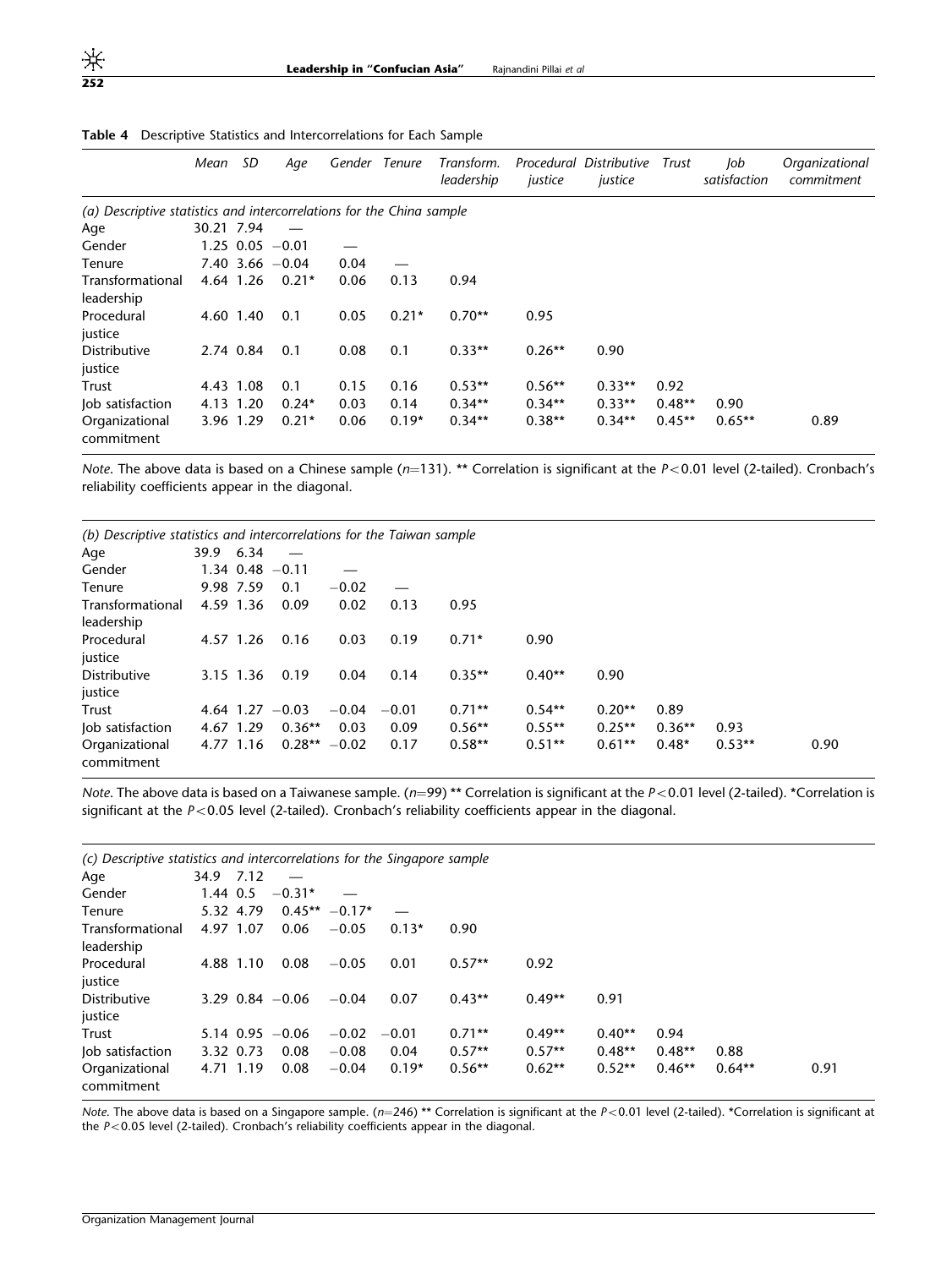

Figure 2 Original model from China Data with unstandardized (and standardized) path coefficients. Note:  $\chi^2$  (6, N=131)=8.27, p=0.15; CFI=0.99, NFI=0.97; RMSEA=0.05.

Table 5 Model fit and model comparison tests of hypothesized and alternative models

| Model                      | Description                                | $\chi^2$ | df | RMSEA | NFI  | CFI  | Comparison     | $\Delta \chi^2$ | df |
|----------------------------|--------------------------------------------|----------|----|-------|------|------|----------------|-----------------|----|
| China sample               |                                            |          |    |       |      |      |                |                 |    |
| $M_H$                      | Hypothesized, fully mediated model         | 8.27     | 6  | 0.05  | 0.97 | 0.99 |                |                 |    |
| $M_{TT}$                   | $M_H$ +direct path TFL $\rightarrow$ Trust | 8.97     | 5  | 0.06  | 0.96 | 0.99 | $M_H$          | 1.57            | 1  |
| $M_{TS}$                   | $M_H+TFL \rightarrow S$                    | 11.61    | 5  | 0.08  | 0.96 | 0.97 | $M_H$          | $-3.80$         | 1  |
| $M_{TC}$                   | $M_H+TFL \rightarrow OC$                   | 12.21    | 5  | 0.09  | 0.95 | 0.95 | $M_H$          | $-5.93*$        | 1  |
| $M_{PM}$                   | $M_{TS}+M_{TC}$                            | 10.11    | 4  | 0.09  | 0.96 | 0.97 | $M_H$          | $-2.01$         | 2  |
|                            | Singapore sample                           |          |    |       |      |      |                |                 |    |
| $M_H$                      | Hypothesized, fully mediated model         | 118.31   | 6  | 0.30  | 0.85 | 0.85 |                |                 |    |
| $M_{TT}$                   | $M_H$ +direct path TFL $\rightarrow$ Trust | 20.05    | 5  | 0.13  | 0.94 | 0.93 | $M_H$          | $91.72*$        | 1  |
| $M_{TS}$                   | $M_H+TFL \rightarrow S$                    | 107.56   | 5  | 0.32  | 0.86 | 0.86 | $M_H$          | $11.91*$        | 1  |
| $M_{TC}$                   | $M_H+TFL \rightarrow OC$                   | 106.61   | 5  | 0.30  | 0.86 | 0.86 | $M_H$          | $4.95*$         | 1  |
| $M_{PM}$                   | $M_{TS}+M_{TC}$                            | 93.47    | 4  | 0.30  | 0.86 | 0.87 | $M_H$          | $15.73*$        | 2  |
| Taiwan sample              |                                            |          |    |       |      |      |                |                 |    |
| $M_H$                      | Hypothesized, fully mediated model         | 58.61    | 6  | 0.30  | 0.82 | 0.83 |                |                 |    |
| $\mathsf{M}_{\mathsf{TT}}$ | $M_H$ +direct path TFL $\rightarrow$ Trust | 17.23    | 5  | 0.13  | 0.93 | 0.94 | $M_H$          | $9.41*$         | 1  |
| $M_{TS}$                   | $M_H+TFL \rightarrow S$                    | 40.88    | 5  | 0.23  | 0.89 | 0.90 | $M_H$          | $-2.04$         | 1  |
| $M_{TC}$                   | $M_H+TFL \rightarrow OC$                   | 41.79    | 5  | 0.24  | 0.89 | 0.90 | $M_H$          | $-2.59$         | 1  |
| $M_{PM}$                   | $M_{TS}+M_{TC}$                            | 35.33    | 4  | 0.18  | 0.90 | 0.91 | М <sub>н</sub> | $23.81*$        | 2  |

Note: TFL=Transformational leadership, JS=Job satisfaction, and OC=Organizational commitment.

Specifically, the hypothesized model indicated that the justice variables would fully mediate the relationship between transformational leadership and trust. Thus, the first step in testing alternative models was to add paths to the model that would test for partial mediation and compare the nested models using the  $\chi^2$  difference test (Anderson and Gerbing, 1988). As a second step, we tested for partial mediation of trust between the justice variables and job satisfaction and organizational commitment.

Several partially-mediated models were specified and tested with the Singapore data set, and the best fitting model  $(M_{TT})$  is presented in Figure 3. This model suggests that both distributive and procedural justice only partially mediate the relationship between transformational leadership and trust. Despite the finding that all direct and indirect paths in the model were significant, a test of the overall model fit produced a significant  $\chi^2$  $(\chi^2)(5, n=246)=20.05, P<0.01)$  suggesting only moderate fit. The  $\chi^2$ /df ratio of 4.01, as well as the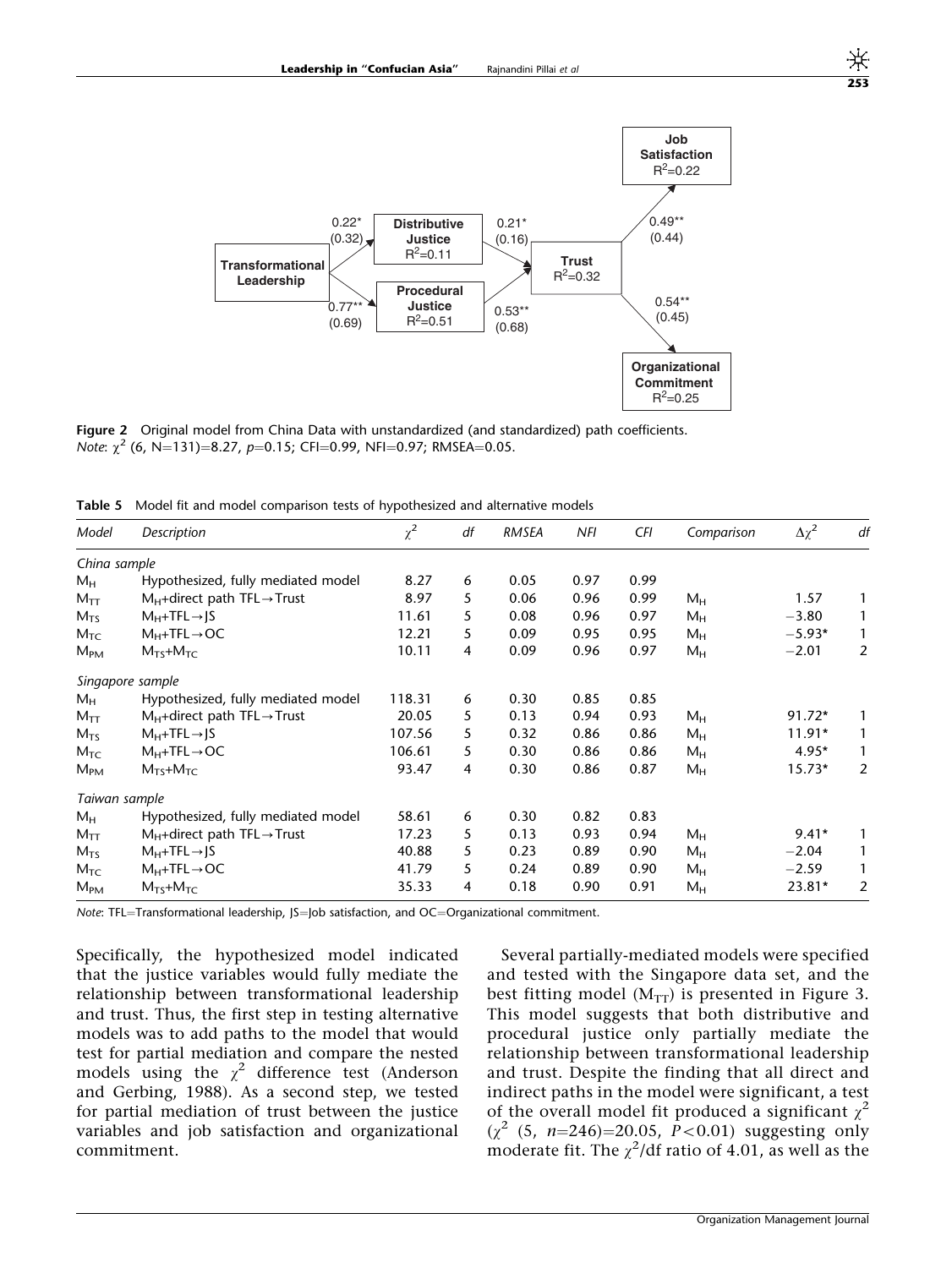

Figure 3 Modified Singapore model-combined data with unstandardized (and standardized) path coefficients. Note:  $\chi^2$  (5, N=246)=20.05, p=0.01; CFI=0.97, NFI=0.96; RMSEA=0.12.



Figure 4 Modified Taiwan model with unstandardized (and standardized) path coefficients. Note:  $\chi^2$  (5, N=99)=17.23, p=0.01; CFI=0.94, NFI=0.93; RMSEA=0.13.

RMSEA, were slightly above the recommended level (Hu and Bentler, 1999). However, the other measures of goodness-of-fit, namely NFI and CFI, exceeded the 0.90 recommended level at 0.96 and 0.97, respectively.

An analysis of alternative models with the Taiwan data also produced a moderately well-fitting model with partial, rather than full, mediation (see Figure 4). Similar to the Singapore data set, results from the Taiwan alternative model  $(M_{TT})$  test revealed significant direct and indirect paths (with the exception of one path between distributive justice and trust). The overall fit of the model to the Taiwan data was moderately strong with a slightly significant ( $\chi^2$  (5, n=99)=17.23, P<0.01). The  $\chi^2$ /df ratio of 3.4 was also a bit higher than the recommended level, as was the RMSEA of 0.13. However, the other measures of goodness-of-fit exceeded the 0.90 recommended level with  $NFI=0.93$  and  $CFI=0.94$ , indicating acceptable fit.

#### Indirect effects

In addition to the direct effects tested within each model, tests of indirect effects were also generated to assess the degree to which procedural and distributive justice, as well as trust, mediated the relationship between the leadership and outcome variables. In the China data set, transformational leadership was indirectly related to trust through procedural and distributive justice  $(\beta=0.26,$  $P < 0.05$ ). In addition, significant indirect effects were found between procedural and distributive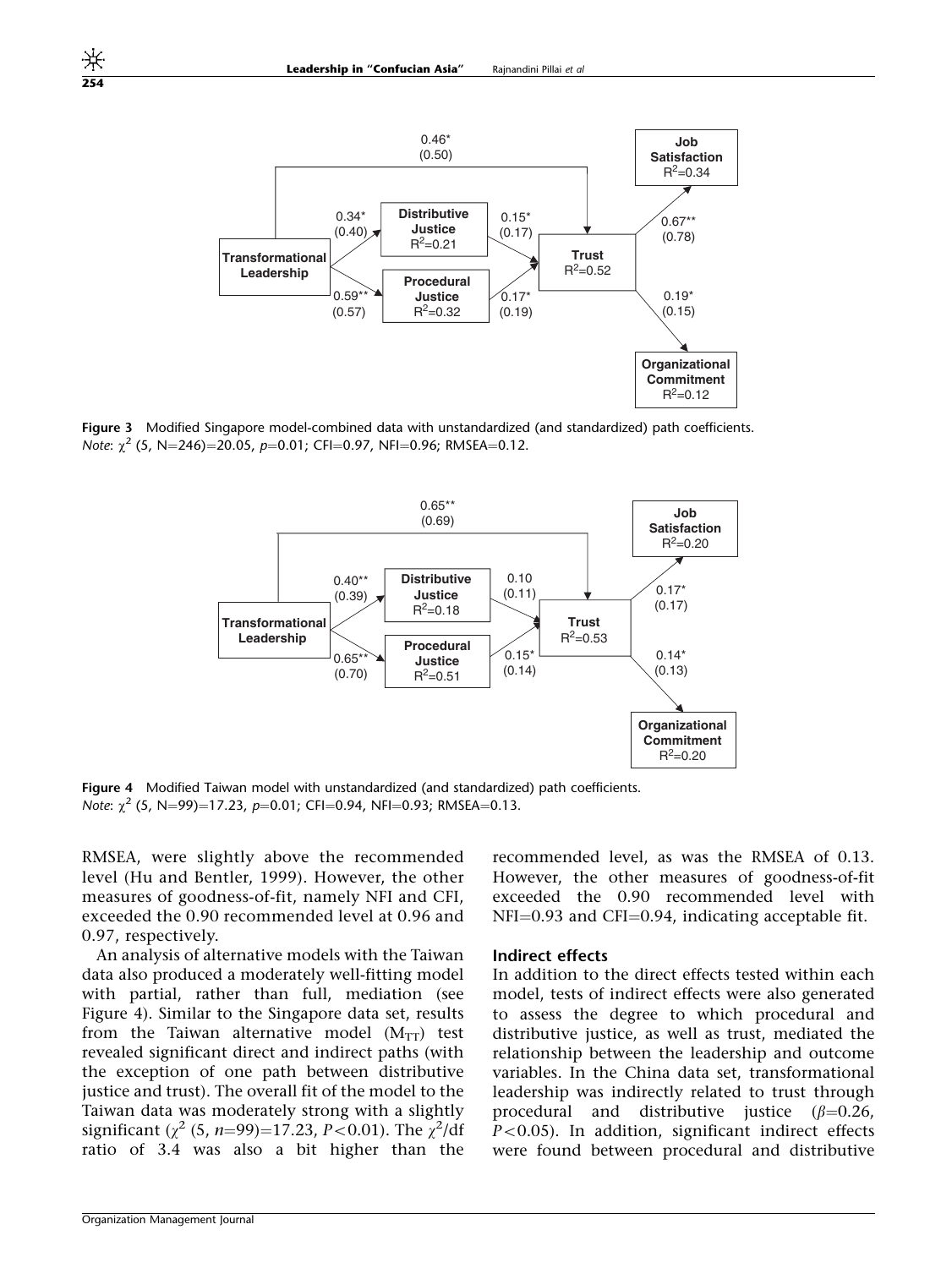justice and job satisfaction ( $\beta$ =0.22, P<0.05 and  $\beta$ =0.14, P<0.05, respectively), as well as organizational commitment ( $\beta$ =0.249, P<0.05 and  $\beta$ =0.15,  $P<0.05$ , respectively).

Similarly, all indirect effects were found to be significant in the Singapore sample. Specifically, transformational leadership was found to indirectly predict trust through procedural and distributive justice ( $\beta$ =0.27, P<0.05). In addition, significant indirect effects were found between procedural and distributive justice and job satisfaction ( $\beta$ =0.17,  $P<0.05$  and  $\beta=0.10$ ,  $P<0.05$ , respectively), as well as organizational commitment ( $\beta$ =0.17, P<0.05 and  $\beta$ =0.14, P<0.05, respectively).

In the Taiwan data set, transformational leadership again predicted trust indirectly through procedural and distributive justice ( $\beta$  =0.26, P<0.05). However, there was no indirect effect of the justice variables on either organizational commitment or job satisfaction. These findings suggest that trust was not a strong mediator between the justice variables and organizational commitment or job satisfaction.

#### Discussion and implications

Although transformational leadership has been widely researched, we believe that this is the first study that attempts to explore a multistage model of leadership, organizational justice, trust, and outcome variables such as job satisfaction and commitment across three Confucian Asia cultures. This research suggests that in the Mainland Chinese sample, transformational leadership is related to outcomes such as job satisfaction and organizational commitment through the mechanisms of procedural justice, distributive justice, and trust. Other studies of transformational leadership in China have indicated that it is an effective way to manage in China and that the collectivistic orientation of Chinese firms may even enhance the impact of transformational leadership (Wu et al., 2007). Casimir et al. (2006) found that trust did not mediate the relationship between transformational leadership and follower performance in Chinese organizations, although it did so in the Australian context. In the Pillai et al. (1999b) study of two US samples, transformational leadership was related to procedural justice, and transactional leadership was related to distributive justice. Procedural and distributive justice were both related to trust, which in turn was related to individual and organizational outcomes, including OCB. It is possible that procedural and distributive justice facilitate the

development of trust between transformational leaders and their followers, and that without being perceived as fair, it is hard for a leader to develop trust and influence desired outcomes.

In the Singapore sample, transformational leadership is related to satisfaction and commitment through procedural and distributive justice and also through trust in the leader. In the Taiwanese model, transformational leadership is related to procedural justice, which influences trust in the leader and this leads to job satisfaction and organizational commitment. Thus, in Singapore and Taiwan, there is a consistent finding that transformational leadership influences individual outcomes such as job satisfaction and commitment through procedural justice and trust. It may be the case that in the more Western and relatively individualistic of the Confucian cultures, there is a greater level of trust in transformational leaders. In Mainland China, trust may be earned through fostering the development and implementation of fair procedures by transformational leaders.

Another interesting finding across Mainland China, Singapore, and Taiwan is that transformational leadership influences organizational commitment through procedural justice and trust in a manner very similar to the findings in the Pillai et al. (1999b) study set in the US. This finding is generally consistent with the dominant Confucian ethic of interpersonal harmony and collective welfare which points to the importance of procedural justice in developing trust and affecting outcomes. Tata et al. (2003) found that different procedural justice principles (consistency, social sensitivity, and account giving) played different roles in general fairness perceptions of leaders in collectivistic China and individualistic US. Kirkman et al. (2009) found that transformational leadership was related to procedural justice, which was linked to OCB in both the US and the PRC. However, power distance played a moderating role in the relationships across both cultures. It would be interesting to see if these types of differences exist among the countries that form the Confucian cluster.

#### Limitations, directions for future research, and implications

Of course, the current study is not without its limitations. First, the data come from perceptual measures on a single survey instrument. However, attitudinal and behavioral measures are particularly suitable for this type of assessment because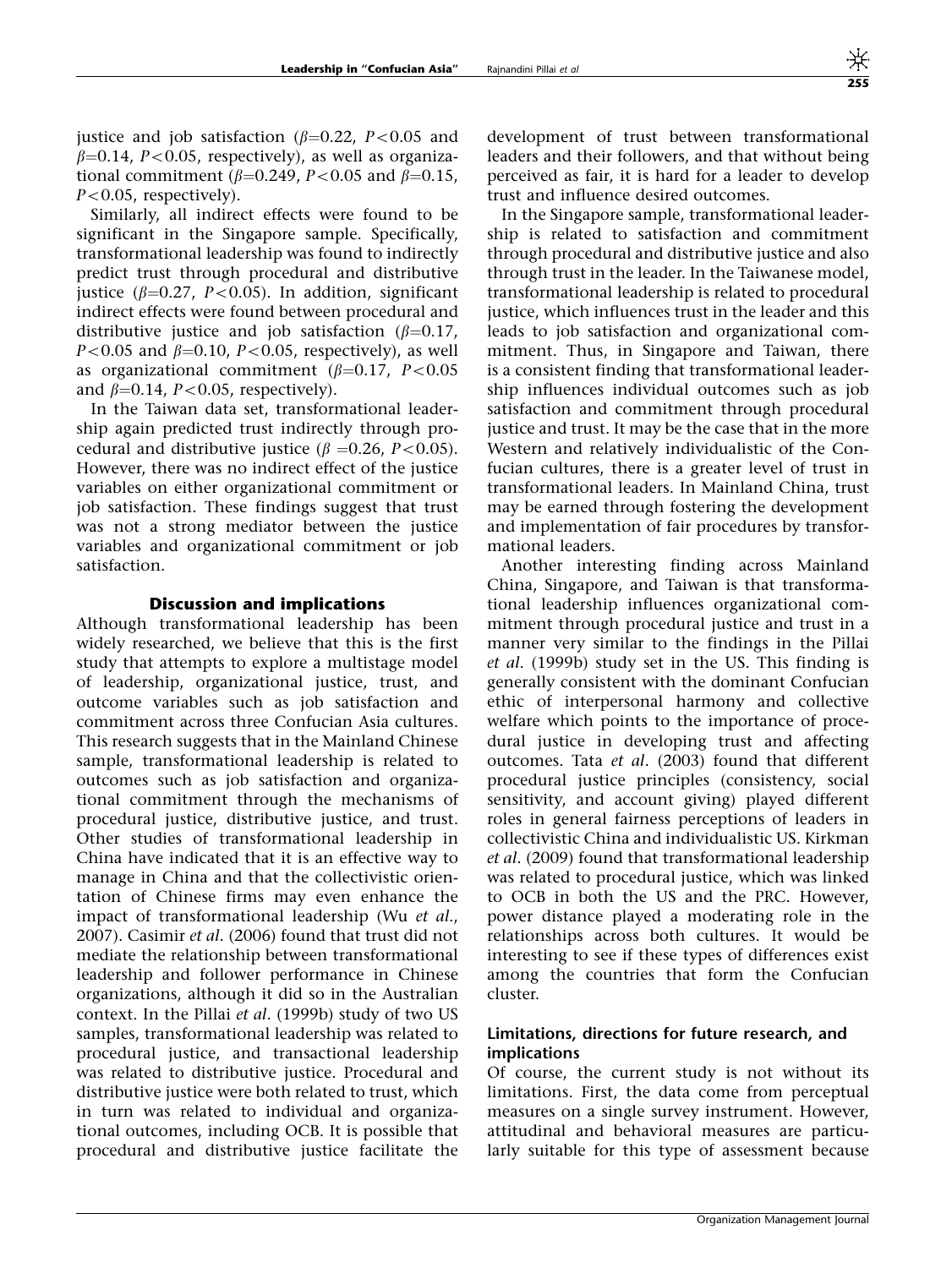they represent unique responses of individuals (Dorfman, 1996). The fact that our initial theoretical model was not supported in all cultures strengthens our belief that the results were not entirely attributable to common method bias. Second, our sample sizes for Mainland China and Taiwan for this study are relatively small, especially when compared with the sample for the Singapore data. More research is needed with larger sample sizes and greater geographical diversity to include other members of the Confucian Asia cluster (i.e., Hong Kong, Korea, and Japan). It is important to note that one or two studies are not sufficient to establish external validity, and indeed differences in data sets should be expected that cannot be definitively attributed to cross-cultural differences. Third, although we have argued that leadership influences justice, which in turn impacts trust, which is then related to work outcomes, we do not suggest that our results are definitive in supporting a causal relationship among these variables. A test of causality obviously awaits longitudinal study. Further, the different kinds of justice are related to each other and although there is a tradition of using procedural and distributive justice in the manner in which we have used them to explicate the relationship between leadership and outcomes, we have to be cautious in our interpretation of the results of one study. Fourth, with the rapid changes taking place in these Asian societies, there is a danger that data may soon become outdated. As Li et al. (2008) suggest, the access to communication technology accelerates and magnifies exposure to foreign cultures and their influence on the cultural values of any society.

In future research, it may also be useful to obtain independent measures of outcomes such as a group's performance or citizenship behaviors. It would also be useful to explore the exact processes by which distributive and procedural justice and also interactional justice influence individual and organizational outcomes. This would help researchers understand the differential impact of these two justice dimensions in the different cultures. Future researchers may also wish to study how these relationships (leadership, justice, trust, and work outcomes) continue to be impacted in societies that, like China, are undergoing radical economic transformations. The direction of the change may also be important to consider. For instance, in the past few years, China has been facing a rosier outlook than most of its neighbors, although in general, Asian countries have been doing better than their Western counterparts following the global financial crisis of 2008. The conflict between the traditionally egalitarian Marxist values and the benefits of performance contingent rewards that exist in more Western practices is likely to play an important role in these historically related but contrasting cultures.

## Practical implications

The results of this study have important implications for managers and leaders as they emphasize the critical role of fairness perceptions in eliciting trust and positive work outcomes such as satisfaction and commitment from employees. They also suggest that managers and leaders must be sensitive to the differential impact of procedural and distributive justice. It is encouraging that the general model of leadership, organizational justice, trust, and outcomes explicated in Pillai et al. (1999b) in a US study is supported to a surprising degree in all the samples. Thus, transformational leadership is related to work outcomes such as job satisfaction and commitment through justice and trust. As Lam et al. (2002) suggest, the positive effects of workplace justice are common to most cultures, although there may be some individual differences across cultures. It may be useful to remember that although most countries with a Confucian value orientation may seem, from a Western perspective, to have similar cultures, there are some important variations that expatriate managers need to be keenly aware of and sensitive to in order to be more effective. Different members of the Confucian Asia cluster have different degrees of exposure to Western culture based on their historical contacts with western societies.

There may also be important variations within each culture. For instance, Wong et al. (2006) found that distributive justice had a stronger impact on trust and OCBs of workers of Chinese State Owned Enterprises, whereas procedural justice had a stronger impact on trust and OCBs in Joint Ventures. However, the relatively consistent findings across the body of research on leadership, justice, and work outcomes do suggest that leaders would do well to motivate their followers through the practice of fair procedures, rewards, and the development of trust. Huff and Kelley (2003) found that collectivistic cultures like the ones in this study tend to have lower individual propensities to trust members of the out group or outsiders. If expatriate managers and leaders are sensitive to this cultural tendency, they can learn how to lead using transformational and charismatic leadership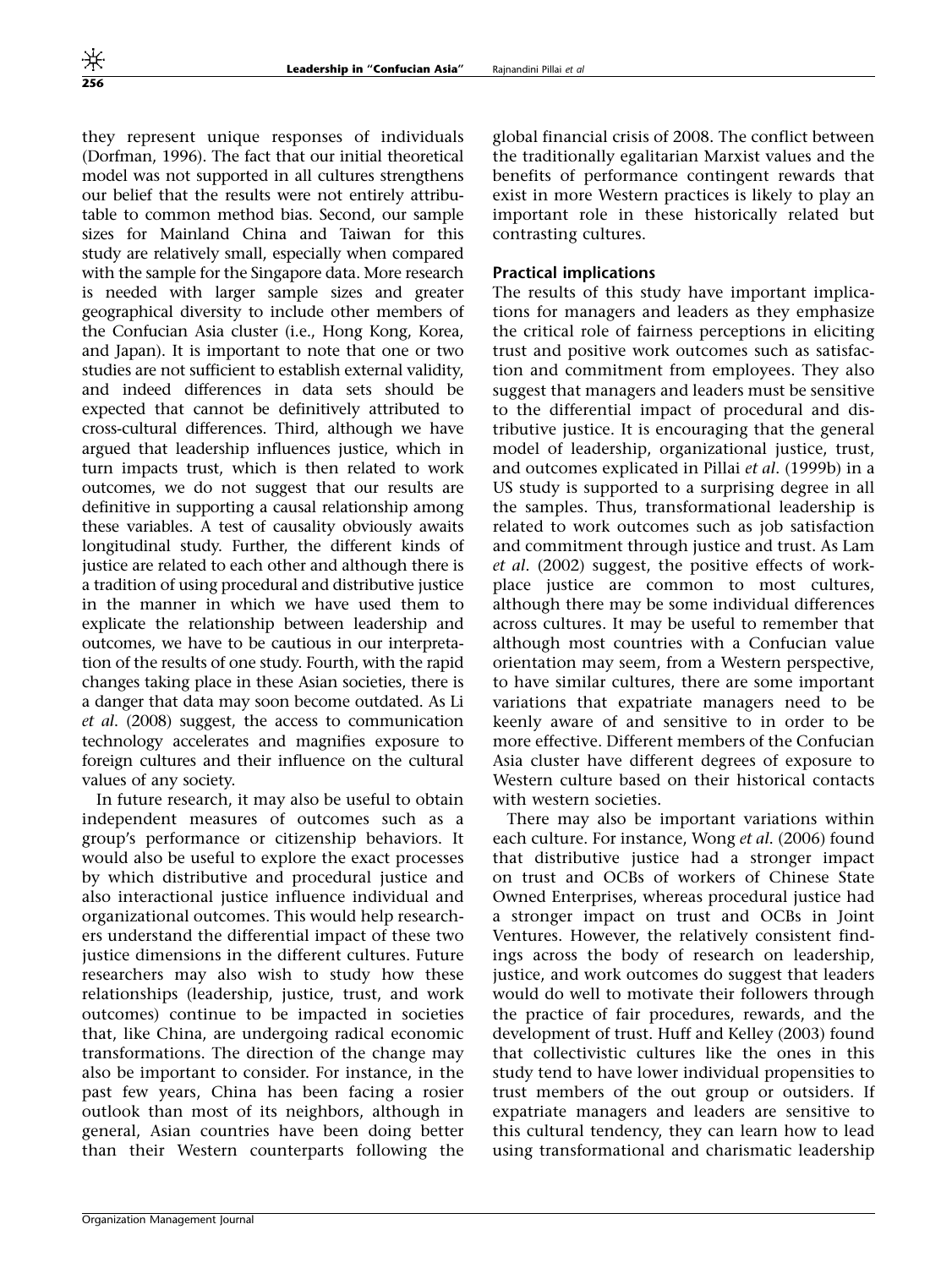behaviors with the appropriate justice principles in each culture.

As businesses become more globalized and work to motivate multi-cultural workforces in several countries, it is important for leaders to acquire a better understanding of how they can use justicebased strategies and visionary leadership to motivate employees and increase productivity in the workplace. As is well known, the costs of training and sending expatriates on overseas assignment are very high and it is important for multinational companies to equip their expatriate managers and leaders with the necessary skills to motivate employees from other cultures. This is true for managers in Western cultures as well as managers within the cultures that make up the Confucian Asian cluster. We hope that the findings of our study, taken together with work of other scholars, represent a step in the right direction in understanding an area of the globe that is widely regarded as the engine of the 21st century global economy.

#### References

- Alexander, S. & Ruderman, M. (1987). The role of procedural and distributive justice in organizational behavior. Social Justice Research, 1: 177–198.
- Allison, P.D. (1999). Multiple regression: A primer. Thousand Oaks, C.A.: Pine Forge Press.
- Anderson, J.C. & Gerbing, D.W. (1988). Structural equation modeling in practice: A review and recommended two-step approach. Psychological Bulletin, 3(103): 411–423.
- Atkinson, R. & Flint, J. (2001). Accessing hidden and hard to reach populations: Snowball research strategies. Social Research Update, 33.
- Avolio, B.J., Zhu, W., Koh, W. & Bhatia, P. (2004). Transformational leadership and organizational commitment: The mediating role of psychological empowerment and moderating role of structural distance. Journal of Organizational Behavior, 25: 951–968.
- Bass, B.M. (1985). Leadership and performance beyond expectations. New York: Free Press.
- Bentler, P.M. (1990). Comparative fit indexes in structural models. Psychological Bulletin, 107: 238–246.
- Bentler, P.M. (2005). EQS 6 structural equations program manual. Encino, CA: Multivariate Software.
- Bentler, P.M. & Bonett, D.G. (1980). Significance tests and goodness of fit in the analysis of covariance structures. Psychological Bulletin, 88: 588–606.
- Brayfield, A.H. & Rothe, H.F. (1951). An index of job satisfaction. Journal of Applied Psychology, 35: 307–311.
- Brockner, J., Chen, Y.-R., Mannix, E.A., Leung, K. & Skarlicki, D.P. (2000). Culture and procedural fairness: When the effects of what you do depend on how you do it. Administrative Science Quarterly, 45: 138-159.
- Brockner, J. & Siegel, P.A. (1995). Understanding the interaction between procedural and distributive justice: The role of trust. In R.M. Kramer and T.R. Tyler (Eds), Trust in organizations, 302–330. Newbury Park, CA: Sage Publications.
- Browne, M.W. & Cudeck, R. (1993). Alternative ways of assessing model fit. In Kenneth A. Bollen and J. Scott Long (Eds), Testing structural equation models. Newbury Park, CA: Sage.
- Byrne, B. (2004). Testing for multigroup invariance using AMOS Graphics: A road less traveled. Structural Equation Modeling, 11(2): 272–300.
- Byrne, B.M. (1994). Structural equation modeling with EQS and EQS/Windows: Basic concepts, applications, and programming. Mahwah, NJ: Lawrence Erlbaum Associates.
- Carmines, E.G. & McIver, J.P. (1981). Analyzing models with unobserved variables: Analysis of covariance structures. In G.W. Bohrnstedt and E.F. Borgatta (Eds), Social measurement: Current issues, 65–115. Beverly Hills, CA: Sage Publications.
- Casimir, G., Waldman, D.A., Bartram, T. & Yang, S. (2006). Trust and the relationship between leadership and follower performance: Opening the black box in Australia and China. Journal of Leadership and Organizational Studies, 12(3): 68–84.
- Chaoping, L. (2005). The structure and measurement of transformational leadership in China. Acta Psychologica Sinica, 37(6): 803–811.
- Chen, L. (2005). Exploring the relationship among transformational leadership and transactional leadership behavior, job satisfaction, organizational commitment, and turnover on the IT department of research and development in Shanghai, China. Doctoral Dissertation, Nova Southeastern University, Florida.
- Colquitt, J.A., Conlon, D.E., Wesson, M.J., Porter, C.O.L.H. & Yee Ng, K. (2001). Justice at the millennium: A meta-analytic review of 25 years of organizational research. Journal of Applied Psychology, 86: 425–445.
- Conway, J.M. & Lance, C.E. (2010). What reviewers should expect from authors regarding common method bias in organizational research. Journal of Business Psychology, 25: 325–334.
- Dorfman, P. (1996). International and cross-cultural leadership research. In B.J. Punnett and O. Shenkar (Eds), Handbook for international management research, 267–349. Cambridge, MA: Blackwell Publishers.
- Engelbrecht, A.S., Krafft, P. & Theron, C.C. (2003). The influence of transformational and transactional leadership on dyadic trust relationships through perceptions of fairness. Paper presented at the Western Academy of Management Conference; Palm Springs, CA.
- Fan, X., Thompson, B. & Wang, L. (1999). Effects of sample size, estimation method, and model specification on structural equation modeling fit indexes. Structural Equation Modeling, 6: 56–83.
- Folger, R. & Cropanzano, R. (1998). Organizational justice and human resources management. Thousand Oaks, CA: Sage.
- Folger, R. & Konovsky, M. (1989). Effects of procedural and distributive justice on reactions to pay raise decisions. Academy of Management Journal, 32: 115–130.
- Franz, C. (2004). A cross-cultural study of employee empowerment and justice. Doctoral Dissertation, Wayne State University, Michigan.
- Fu, P.P., Peng, T.K., Kennedy, J.C. & Yukl, G. (2004). Examining the preferences of influence tactics in Chinese societies: A comparison of Chinese managers in Hong Kong, Taiwan and mainland China. Organizational Dynamics, 33(1): 32-46.
- Fu, P.P., Wu, R., Yang, Y. & Ye, J. (2008). Chinese culture and leadership. In J.S. Chhokar, F.C. Brodbeck, and R.J. House (Eds), Culture and leadership across the world: The GLOBE book of in-depth studies of 25 societies, 877–907. Thousand Oaks, CA: Sage Publications.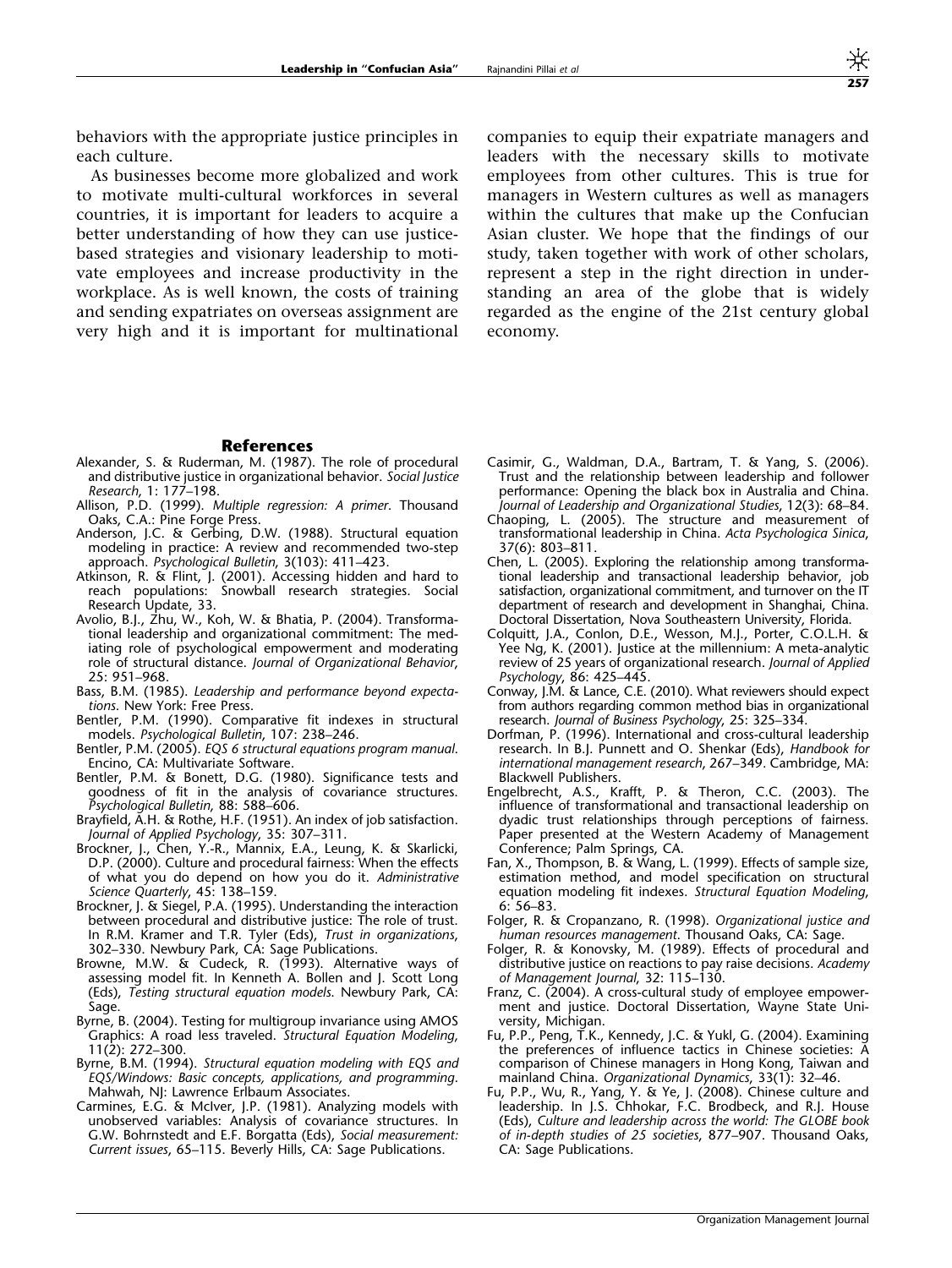- Gerbing, D.W. & Anderson, J.C. (1984). On the measuring of within factor correlated measurement errors. Journal of Consumer Research, 11(1): 572–560.
- Greenberg, J. (1995). The quest for justice on the job: Essays and experiments. Thousand Oaks, CA: Sage.
- Hofstede, G. & Bond, M.H. (1988). The Confucian connection: from cultural roots to economic growth. Organizational Dynamics, 16: 4–21.
- House, R.J., Hanges, P.J., Javidan, M., Dorfman, P.W. & Gupta, V. Eds. (2004). Culture, leadership, and organizations: The GLOBE study of 62 societies. Thousand Oaks, CA: Sage **Publications**
- Hoyle, R.H. Ed. (1995). Structural equation modeling: Concepts, issues, and applications. Thousand Oaks, CA: Sage Publications, An introduction focusing on AMOS.
- Hu, L. & Bentler, P.M. (1999). Cutoff criteria for fit indexes in covariance structure analysis: Conventional criteria versus new alternatives. Structural Equation Modeling: A Multidisciplinary Journal, 6(1): 1–55.
- Huff, L. & Kelley, L. (2003). Levels of organizational trust in individualistic versus collectivist societies: A seven-nation study. Organization Science, 14(1): 81–90.
- Hunt, J.G. (1999). Transformational/charismatic leadership's transformation of the field: An historical essay. The Leadership Quarterly, 10: 129–144.
- Kaplan, D. (1994). Estimator conditioning diagnostics for covariance structure models. Sociological Methods Research, 23: 200–229.
- Kark, R. & Shamir, B. (2002). The dual effect of transformational leadership: priming relational and collective selves and further effects on followers. In B. Avolio and F. Yammarino (Eds), Transformational leadership: The road ahead. Stamford, CT: JAI Press.
- Khatri, N., Fern, C.T. & Budhwar, P. (2001). Explaining employee turnover in an Asian context. Human Resources Management Journal, 11(1): 54–74.
- Kirkman, B.L., Chen, G., Farh, J., Chen, Z.H. & Lowe, K.B. (2009). Individual power distance orientation and follower reactions to transformational leaders: A cross-level, cross-cultural examination. Academy of Management Journal, 52(4): 744.
- Kuan, S. (2003). Organizational commitment and perceptions of justice. Australian Journal of Psychology, 55: 7
- Lam, S.K.S., Schaubroeck, J. & Aryee, S. (2002). Relationship between organizational justice and employee work outcomes: A cross-national study. Journal of Organizational Behavior, 23: 1–18.
- Leung, K., Smith, P., Wang, Z. & Sun, H. (1996). Job satisfaction in joint venture hotels in China: An organizational justice analysis. Journal of International Business Studies, 27: 947–962.
- Li, C. & Hung, C. (2009). The influence of transformational leadership on workplace relationships and job performance. Social Behavior and Personality, 37(8): 1129–1142.
- Li, J., Ngin, P.M. & Teo, A.C.Y. (2008). Culture and leadership in Singapore: combination of the East and the West. In J.S. Chhokar, F.C. Brodbeck, and R.J. House (Eds.), Culture and leadership across the world: The GLOBE book of in-depth studies of 25 societies, 947–968. Thousand Oaks, CA: Sage Publications.
- Ling, W., Chia, R.C. & Fang, L. (2000). Chinese implicit leadership theory. Journal of Social Psychology, 140(6): 729–740.
- Littrell, R.F. (2002). Desirable leadership behaviors of multi-cultural managers in China. The Journal of Management Development, 21(1): 5–75.
- Loehlin, J.C. (2004). Latent variable models: An introduction to factor, path, and structural analysis, 4th edn. Hillsdale, NJ: Lawrence Erlbaum.
- Lowe, K.B. & Gardner, W.L. (2000). Ten years of the Leadership Quarterly: Contributions and challenges for the future. Leadership Quarterly, 11: 459–514.
- Marlowe, H.A. & Nyhan, R.C. (1997). Development and psychometric properties of the organizational trust inventory. Evaluation Review, 21(5): 614–635.
- Mayer, R.C. & Gavin, M.B. (2005). Trust in management and performance: Who minds the shop while the employees watch the boss? Academy of Management Journal, 48: 874–888.
- McFarlin, D.B. & Sweeney, P.D. (1992). Distributive and procedural justice as predictors of satisfaction with personal and organizational outcomes. Academy of Management Journal, 35: 626–637.
- Mitchell, R.J. (1993). Path analysis: Pollination. In S.M. Schneider and J. Gurevitch (Eds), Design and analysis of ecological experiments, 211–231. New York: Chapman and Hall.
- Moorman, R. (1991). Relationship between organizational justice and organizational citizenship behaviors: Do fairness perceptions influence employee citizenship? Journal of Applied Psychology, 76: 845–855.
- Nowakowski, J.M. & Conlon, D.E. (2005). Organizational justice: Looking back, looking forward. International Journal of Conflict Management, 16(1): 4–29.
- O'Reilly, C. & Chatman, J. (1986). Organizational commitment and psychological attachment: The effects of compliance, identification and internalization on prosaic behavior. Journal of Applied Psychology, 71: 492–499.
- Pillai, R., Scandura, T.A. & Williams, E.A. (1999a). Leadership and organizational justice: Similarities and differences across cultures. Journal of International Business Studies, 30: 763–779.
- Pillai, R., Schriesheim, C.A. & Williams, E.S. (1999b). Fairness perceptions and trust as mediators for transformational and transactional leadership: A two-sample study. Journal of Management, 25: 897–933.
- Podsakoff, P.M., MacKenzie, S.B., Moorman, R.H. & Fetter, R. (1990). Transformational leader behaviors and their effects on followers' trust in leader, satisfaction, and organizational citizenship behaviors. Leadership Quarterly, 1: 107–142.
- Peterson, M.F. & Thomas, D.C. (2007). Organizational behavior multinational organizations. Journal of Organizational Behavior, 28: 261–279.
- Richardson, H.A., Simmering, M.J. & Sturman, M.C. (2009). A tale of three perspectives: Examining post-hoc statistical techniques for detection and correction of common method variance. Organizational Research Methods, 12: 762–800.
- Rousseau, D.M. (1997). Organizational behavior in the new organization era. Annual Review of Psychology, 48: 515–546.
- Scarborough, J. (1998). The origins of cultural differences and their impact on management. Westport, CT: Quorum Books.
- Tata, J., Fu, P.P. & Wu, R. (2003). An examination of procedural justice principles in China and the US Asia Pacific. Journal of Management, 20(2): 205–216.
- Trompenaars, F. (1993). Riding the waves of culture: Understanding diversity in global business. London: The Economist Books.
- Vandenberg, R.J. & Lance, C.E. (2000). A review and synthesis of the measurement invariance literature: Suggestions, practices, and recommendations for organizational research. Organizational Research Methods, 3(1): 4–70.
- Walumbwa, F.O. & Lawler, J.J 2003. Building effective organizations: Transformational leadership, collectivist orientation, work-related attitudes and withdrawal behaviours in three emerging economies. International Journal of Human Resource Management, 14(7): 1083–1101.
- Walumbwa, F.O., Lawler, J.J. & Avolio, B.J. (2007). Leadership, individual differences, and work related attitudes: A crossculture investigation. Applied Psychology: An International Review, 56(2): 212–230.
- Wang, Y. & Huang, T. (2009). The relationship of transformational leadership with group cohesiveness and emotional intelligence. Social Behavior and Personality, 37(3): 379–392.